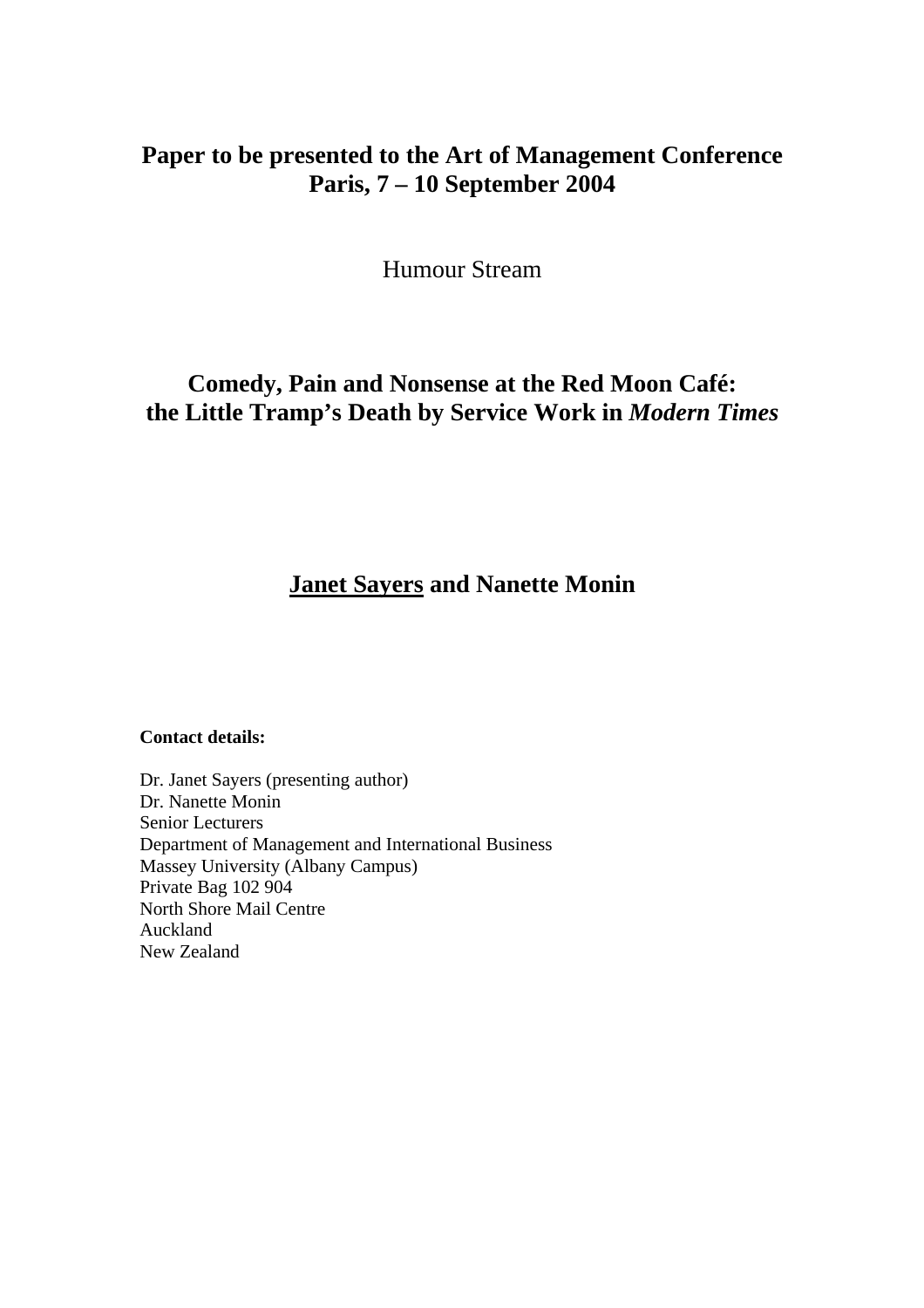La spinach or la busho Cigaretto toto bello Ce rakish spagoletto Ce le tu la tu la trios! Senora fila scena Voulez-vous la taximeter Le jaunta sur la seata Je le tu le tu le waah!

*(The first verse of Charlie Chaplin's Nonsense Song from the Red Moon Café scene in 'Modern Times')* 

## *Introduction*

You would have to be a real misery-guts not to appreciate *Modern Times.* But the irony of *Modern Times* is that it is all about misery – human physical and psychological misery in the face of the relentless modernizing industrial machine. As an artistic commentary on industrialization and its social effects, the film ranks alongside literary equivalents such as Charles Dickens' *Hard Times* and Herman Melville's *Moby Dick*. The fact that the movie is a comedy featuring the world's most beloved silent icon – the Little Tramp - in his final swan-song, makes the movie even more poignant. The previously silent Little Tramp's explosion into the nonsense song in the Red Moon Café is an illuminating and sublime self-referential moment on film. This moment was eagerly anticipated by Chaplin's public. Was the Little Tramp to speak, ten years into the talkies? Was even Chaplin - whose vociferous opposition to the technological development of talkies was well known - to cave in to the inevitability of progress? Where does Chaplin begin and the Little Tramp end?

The movie *Modern Times* can be read on many different levels. First the movie can, and has many times, been read as a political and social statement on industrialism and its negative effects on the body and mind of organic man. Chaplin's political views were very much a part of his public and film persona – he was despised by J. Edgar Hoover and eventually thrown out of his beloved America – and he was an outspoken humanitarian (Chaplin, 1974; Maland, 1989). But also, and as inferred above, the movie can be read as a personal statement by Chaplin himself on the advent of talkies and his own situation in the cogs of the film industry. For Chaplin pain was the source of his comedy, and comedy was a 'strategy for living'. Comedy was, quite literally, his 'therapy' and the threat of talkies to the silent pantomime figure of the Little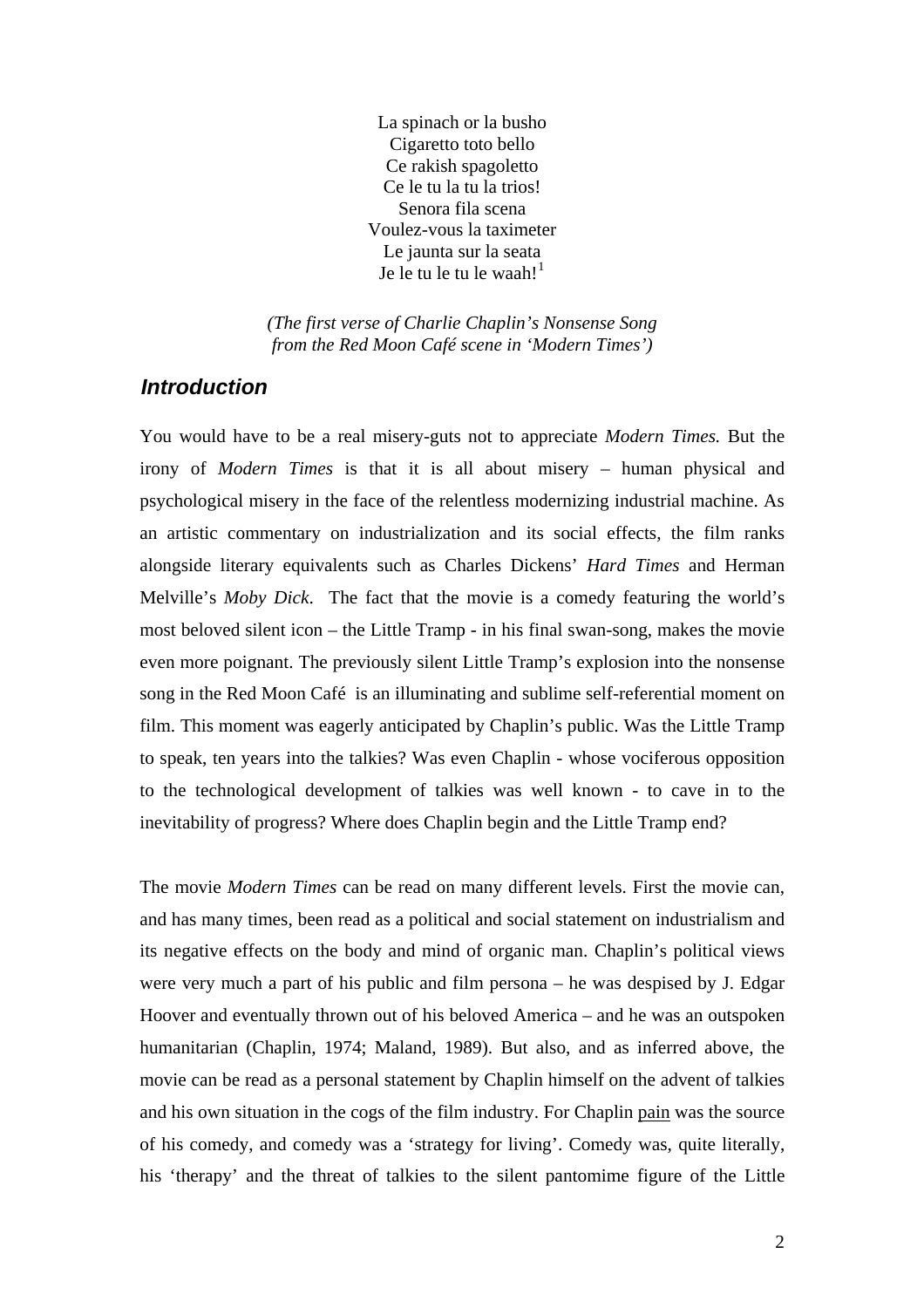Tramp (whose comedy was innately physical), and thereby to Chaplin himself, was worked out as therapy on screen (Chaplin, 1964).

The following paper draws on both of these traditional interpretations of *Modern Times*, but focuses on a scene and a theme that has rarely been commented upon in the literature on *Modern Times* – service work at the Red Moon Café. Chaplin's comedy was very complex. His art was his ability to make people laugh through his technical expertise with the pantomime sight gag – and thereby communicate his personal symbolic vision. *Modern Times* (which along with *City Lights* has been hailed as his finest achievement) was created at the height of his celluloid-inspired comic powers. Gags were connected across scenes and the institutional settings of each of the four major parts of the movie – the factory, the prison, the department store and the café – provided running references to each-other, and to texts outside of the movie. But the Little Tramp's nonsense articulations to music in the Red Moon Café are more than just a comedic response to the Little Tramp's death by talkie. The Red Café scene, culminating in the perfect fusion of Chaplin and the Little Tramp in the nonsense song, is also a commentary on another type of industrial work - service work. The rest of this paper is devoted to giving a reading of service work at the Red Moon Café, using as its structural discipline Monin's scriptive reading technique (Monin, 2004). We first provide a dominant reading of the Red Moon Café scene, then a critical reading, and then finally a reflexive reading.

# *The Red Moon Café (Dominant Reading)*

The second to last main sequence of 'Modern Times' takes place in the Red Moon Café, which, from a sign outside, we can see is known for its singing waiters. Paulette Goddard, playing the gamin, has been transformed from street urchin to smart café dancer. Upon the Tramp's release from prison he immediately notices her transformed appearance. The gamin has found a job for the Tramp at the café where she is also working and vouches for him. The Red Moon Café has a large dance floor with tables around the edges, and a band playing on the podium. It is a fairly plain room, but on the wall there is a wagon wheel that is strangely reminiscent of the clock which introduces the movie. A large chandelier hangs above the dance floor. The tramp,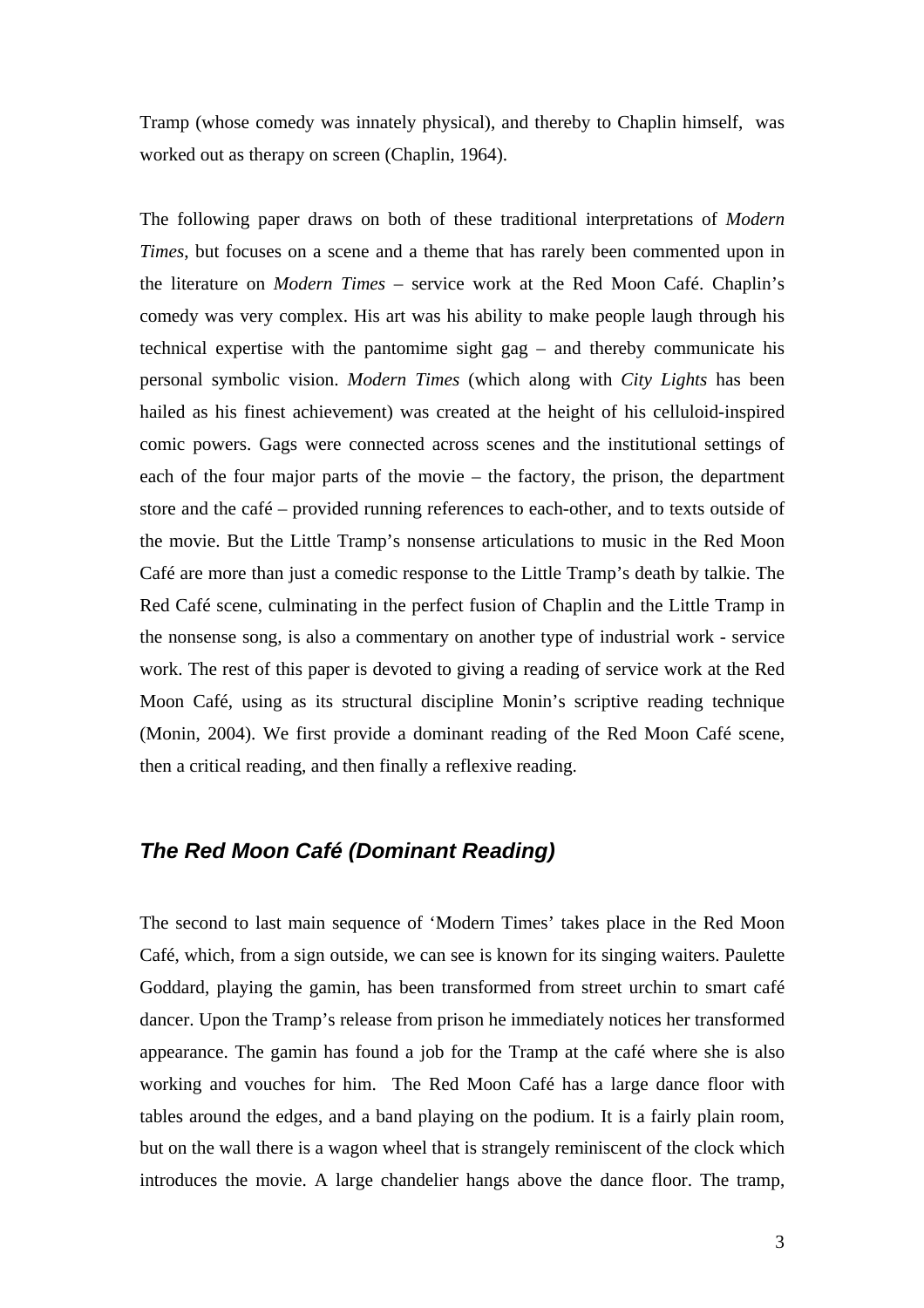working at the restaurant, fills an order for cheese by drilling holes in a large cheese to mimic Swiss cheese, and keeps his tray, loaded with food, horizontal without spilling anything despite being caught up in a dog's leash. What follows is a restaurant sequence in which the Tramp tries to continually serve a difficult customer who complains "I've been waiting an hour for roast duck!" The maitre de reprimands the Tramp and upset, the Tramp enters the 'Out' door from the kitchen to the restaurant, and not the 'In' door as he should. He knocks over a fellow worker carrying a large tray of food and chaos ensues in the kitchen. The Tramp then attempts to deliver the roast duck to the complaining customer. But he is swept away, again and again, by a crowd of dancers who swirl the struggling Tramp, who is desperately trying to serve the customer, around the dance floor. The duck gets caught on the chandelier, impaled, so that when the Tramp eventually makes it to the customer's table, he is sans duck. Eventually the duck is retrieved, but while the tramp is still trying to serve the customer, the duck is again taken by a group of drunk football-playing customers – the duck becomes a football in their antics as the Tramp tries to rescue it, but the Tramp has made a hopeless waiter. The owner tells the Tramp he has failed as a waiter, but he gives him one last chance as a singing waiter. The Tramp is very apprehensive as four singing waiters appear as a prelude to his appearance. The gamin assists him in his preparation by writing on his cuff the words of the song he is to sing, so he can remember them. The Tramp strides out onto the dance floor for his premier as a singing waiter. A dramatic introductory dance, where he flourishes his arms and flings his cuffs away, leaves him with no words, and so he must stall, and then stall, and then improvise. The gamin, from offstage, mouths, "Sing!! Never mind the words." The Tramp does sing, making up a nonsense song full of gibberish and well-placed foreign-sounding phrases in a rendition of the Cuff Song to the tune of Titania. His song and dance is a success and he leaves the floor to tumultuous applause, even coming back for an encore. The owner is very pleased and offers him a job, saying "You're great!! I'll give you a steady job." But the Tramp's triumph is brief as juvenile officials show up at the club and try to take the gamin away as an escaped vagrant. The Tramp and the gamin make an escape from the Café and the authorities (Chaplin, 1936; *Modern Times - Review*).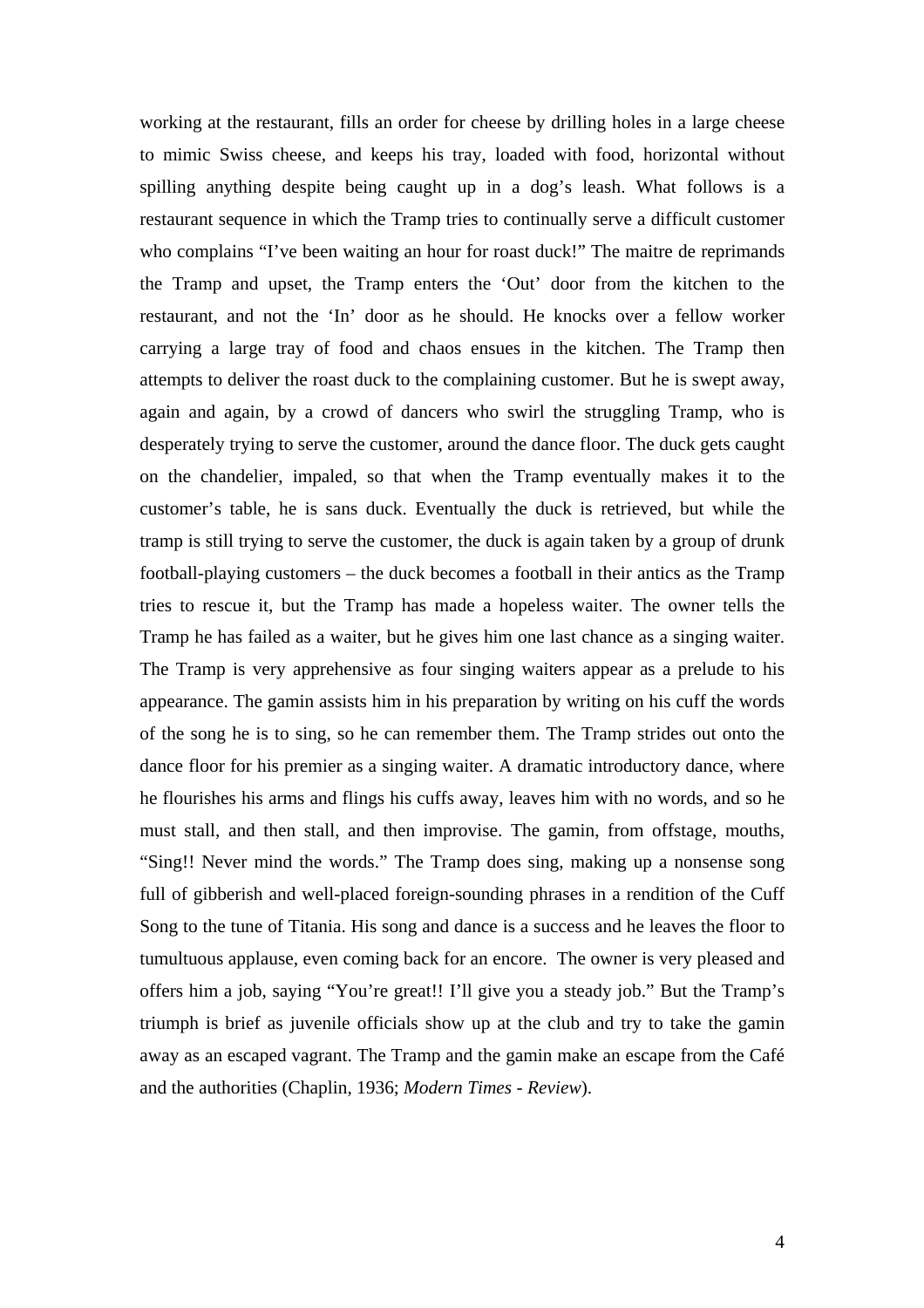## *Service Work at the Red Moon Café (Critical Reading)*

Within management teaching the factory sequences of *Modern Times* are often used to graphically illustrate the detrimental effects of assembly-line processes on people. Even today, the images that Chaplin wrought in this movie seem prescient and the film is acknowledged as a complex work, brought to the screen by a Chaplin at the height of his powers. The movie is also famous for its political and social polemic, for Chaplin in middle-age, the time when this movie was made, was a political man with firmly held views, although they were commonly misunderstood<sup>[2](#page-23-1)</sup>. The other subtext of the movie *Modern Times*, which is often relegated to a secondary place to the 'effects of industrialisation' theme, is the issue of Chaplin's own situatedness in the cogs of the wheels of the film-industry itself. In fact, a second look at the famous image of the Little Tramp caught in the wheels of the industrial machine, is to see Chaplin himself being processed through a roll of film winding its way through a movie projector. The movie *Modern Times* was made almost ten years into the advent of the 'talkies', an innovation of which Chaplin is famously claimed to have said "It'll never catch on!" (Attenborough, 1992). Chaplin was against the Little Tramp ever talking. Although he did script words for the Little Tramp (Chaplin, 1936), he felt that the power of this iconic figure would be eroded if he was to talk. *Modern Times* is a semi-talkie. Authority figures in the movie talk, and talk is technologically mediated (through the screen images in the factory, and on the radio). Of course, sound is still a crucial aspect of the movie. Music is crucial to Chaplin's physical comedy, much of which is choreographed and displayed Chaplin's dancing prowess.

The famous opening sequence of the movie, where a flock of white sheep, with one black one, cuts to a stream of men moving towards the factory, belies the film's deep complexity, and the meanings that Chaplin brought to play in it. For example, the screen image of the 'boss' ordering the Little Tramp back to work, even while he sneaks a smoke in the toilet, evokes the electronic panopticon, and the power of the transmitted image to alter the nature of time and space (Kuriyama, 1992). It is seen as the instrument and conduit of authority's intrusion into every aspect of a worker's private space. The enduring image of Chaplin caught in the spokes of the machine, pulled in and spewed back out again, remains popular because it evokes, both literally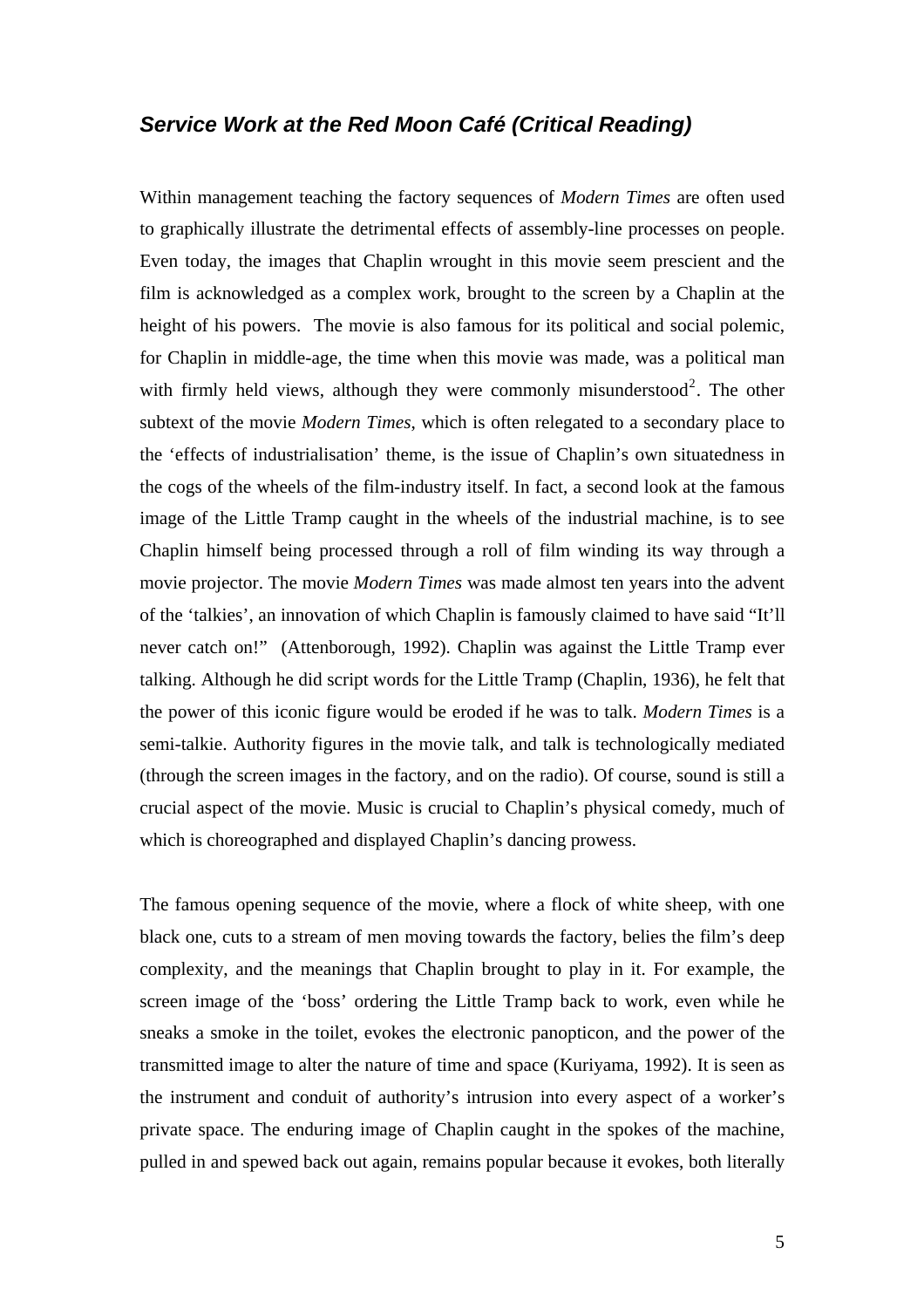and figuratively, the sense of man as cog in machine that epitomises the problem of factory work for the human body and even the psychology of workers.

The prescience of Chaplin's musings on work in the factory scene (and the avenue for moving the goods of the factory to market which is the department store where Chaplin provides an equally interesting commentary on consumption) is carried through into the Red Moon Café sequence. The structure of the Red Moon Café sequence has inter-textual references to other institutions in the interior of the movie (the factory, prison and department store), and to the 'freedoms' of the street which are often juxtaposed to the institutional settings. But also, the Red Moon Café sequence needs to be read acknowledging its references to the outside text of the movie - Charlie Chaplin in real life. The metaphor of Chaplin/Tramp caught in the cogs of the film industry as much as the great machine, has its counterparts in the Red Café sequence in the Nonsense song. This might sound like nonsense at this point in this essay, but hopefully not completely by the end of it. Another point to mention at the outset of a closer look at the Red Moon Café sequence is to acknowledge that the film audience is brought explicitly into the movie as a factor of production in this sequence.

The fact that the sequence is set in an institutional setting involved in the production of food and theatre is also significant. Food, music, dance and theatre are all lynchpins of Chaplin's comedy. In the sequence of scenes that makes up the Red Moon Café sequence, Chaplin turns his eye inwards towards himself as a physical pantomime comedian and his techniques of disrupting authoritarian narratives with play around food, music, dance, theatre, and props (Olson, 2001).

Having made these introductory general points, lets start again at the beginning of the sequence, but this time with a more critical perspective. At the introduction to the Red Moon Café sequence the camera lingers on a carousel and then switches to a scene of the gamin, dancing in a wild and carefree pirouette dance in the street outside the café. This vision of the carousel underpins the Red Moon Café sequence. When Charlie is accidentally swallowed by the machine in the most-famous factory sequence, basically swallowed by the one that he serves (Stewart, 1976), he goes through the cogwheels to the sound of carousel music. Chaplin uses calliope music on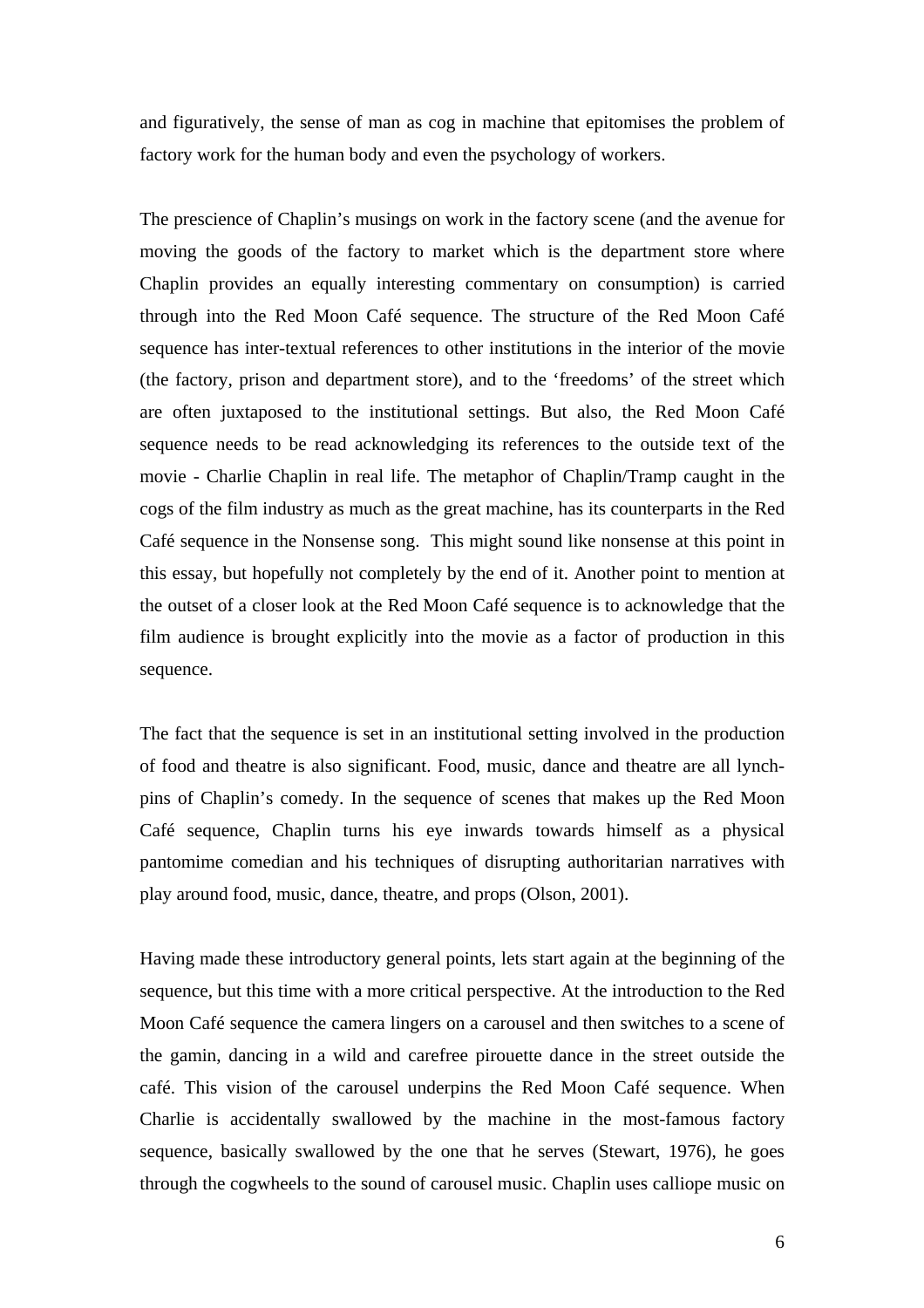the soundtrack which bears the same relation to the crank and drone of gears and also evokes the pounding of horses hoofs. The carousel is a merry-go-round, a playful toy and a pleasure of childhood, but a mechanical beast upon which children ride. The carousel is a machine, run by a fan belt, upon which a human being is swung around in circles. The explicit reference to the gamin joyously dancing to the rhythms of the carousel, her body and hands dipping and wheeling in circular motions converts the predominantly negative associations of the machine cogs at this point in the movie to meanings that are somewhat more ambiguous, and seductive. The embodiment of the machine wheel, and its associations with the clocks and time, is juxtaposed with the aesthetic grace and beauty of Paulette Goddard dancing, spinning and whirling in the street. Goddard/woman embodies the machine<sup>[3](#page-23-1)</sup>. From the very beginning of this sequence the seductiveness of what is about to be unpicked by Chaplin is revealed.

Goddard is dancing in the street: a place of freedom. But, the value of her movement, freedom and playfulness is discovered and marketed by the dance hall entrepreneur, with his eye on the street, but his back to his business. The owner of the café says to his companion as he watches her "She'd be good at the café". The scene then moves immediately to the gamin, transformed into costume, dancing to rapturous applause, and an encore inside the café itself. This scene of rapturous applause and encore is replicated at the end of the café sequence, and immediately before the pursuing of the gamin again by the authorities as a juvenile offender, by Charlie's turn as a singing waiter. Charlie's performance is also rewarded with rapturous applause and an encore. These two visions of the Little Tramp and the gamin, apparently successful and happy in their jobs, and at one with their audience, are like book-ends on this entire sequence. They are both singing and/or dancing, in the final institutional work setting of the movie. But they are both still caught, literally when the authorities show up to arrest the Gamin after Charlie's last encore, in the cogs of the machine.

#### **Costumed labour, food and the audience**

After the scenes depicting the success of the gamin as a dancer at the Café/dance hall, the next scene depicts the gamin picking up the Tramp again as he leaves the authorities after his latest scrape with the law. This is almost an exact replication of an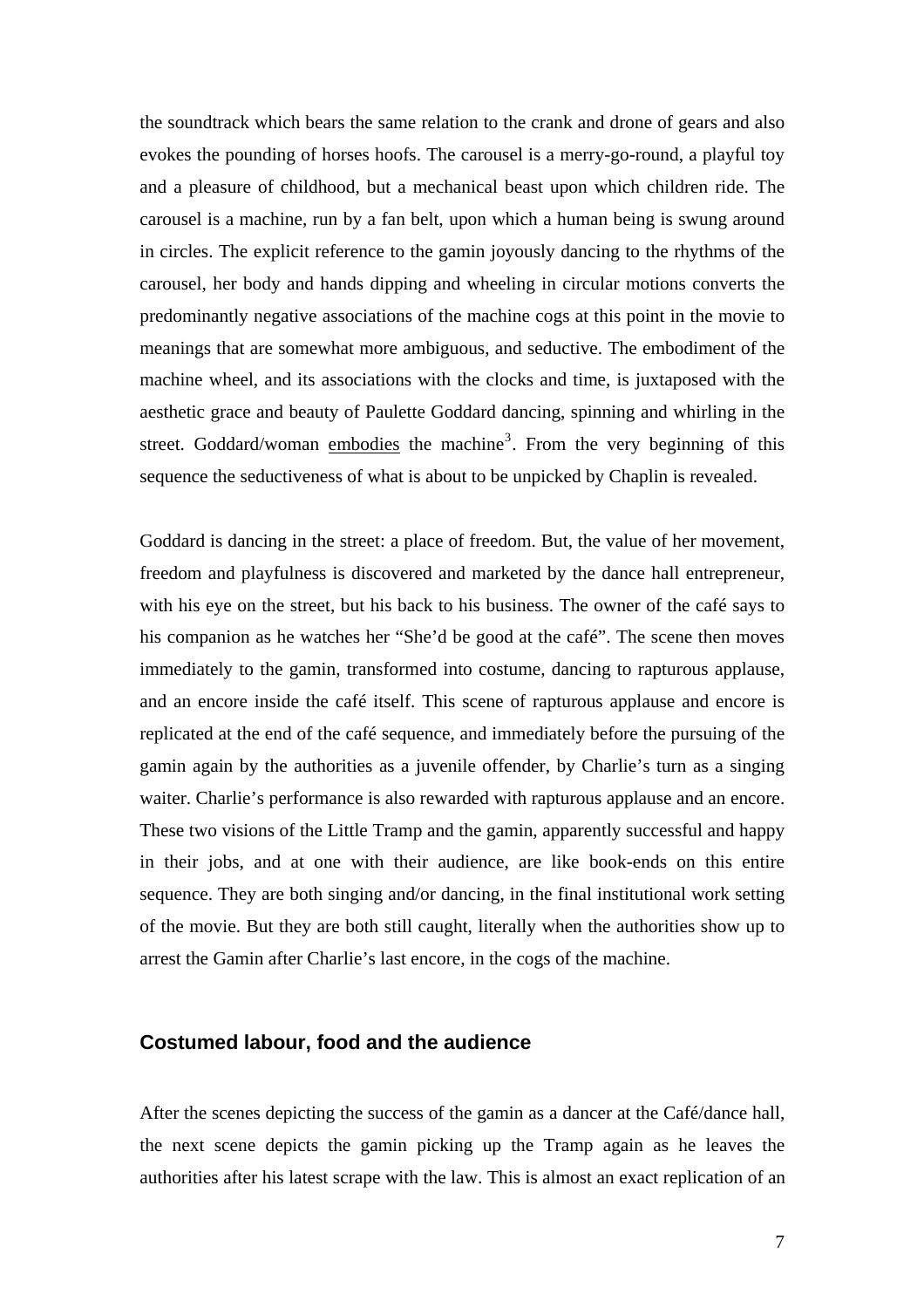earlier scene when the gamin meets the Tramp as he leaves a police station. (The relationship between the Tramp and the gamin is symmetrical (Chaplin, 1974) and depicts a love that ends with the Tramp, for the first time, exiting the movie, not alone). In this scene the focus is on the gamin's transformed appearance. She fusses with her new clothes and the Tramp appears. He immediately notices her changed appearance and pays much attention to it. The gamin says that she has found him a job and convinces both an unsure café owner and nervous Tramp to have a trial. This scene is used to build the tension towards the Tramp's first utterances on film. Charlie looks to the camera, and the audience, sharing his concern about his ability to vocalise. He nods towards the audience, literally and figuratively, as the suspense builds towards his first-long awaited vocalizations on film.

The transformation of the gamin into 'costumed labour' is only one of many references to issues of authenticity<sup>[4](#page-23-1)</sup> in the Red Moon Café sequence. But before highlighting these points, where Chaplin juxtaposes the real and the imagined (or mimicked), we note his sophisticated understanding of the importance of the customer as a figure of authority in service work<sup>[5](#page-23-1)</sup>. And also the real film audience's (rather than the fictive audience/customers at the Red Moon Café) explicit involvement in the production of both food and theatre in the work that the Charlie/Tramp figure undertakes (and his personas become closer and closer as the sequence unfolds).

Once it is agreed that the Tramp will trial as a waiter, he experiences a new kind of work, different and yet the same, from what he experienced in the factory. Authority is now represented by his organisational supervisor, the maitre de, but also by a rich citizen who is the first person he 'tangles' with. This happens quite literally as the Tramp first crosses the dance floor, when he becomes tangled in the lead of an obviously well-to-do customer leading a dog across the dance-floor. The Little Tramp's social positioning is clearly below that of the dog. This graphically illustrates his new dilemma for he is confounded by the authority of the customer. That it was probably Chaplin's deliberate intention to present the service worker as being at the bottom of the social scale is reinforced when we consider the main frustrations of his work. In particular, there is the complaining customer in the main set piece of the sequence, and the drunken customers who thwart Chaplin's forward progress towards the complaining customer with the duck. The emotionally belligerent and the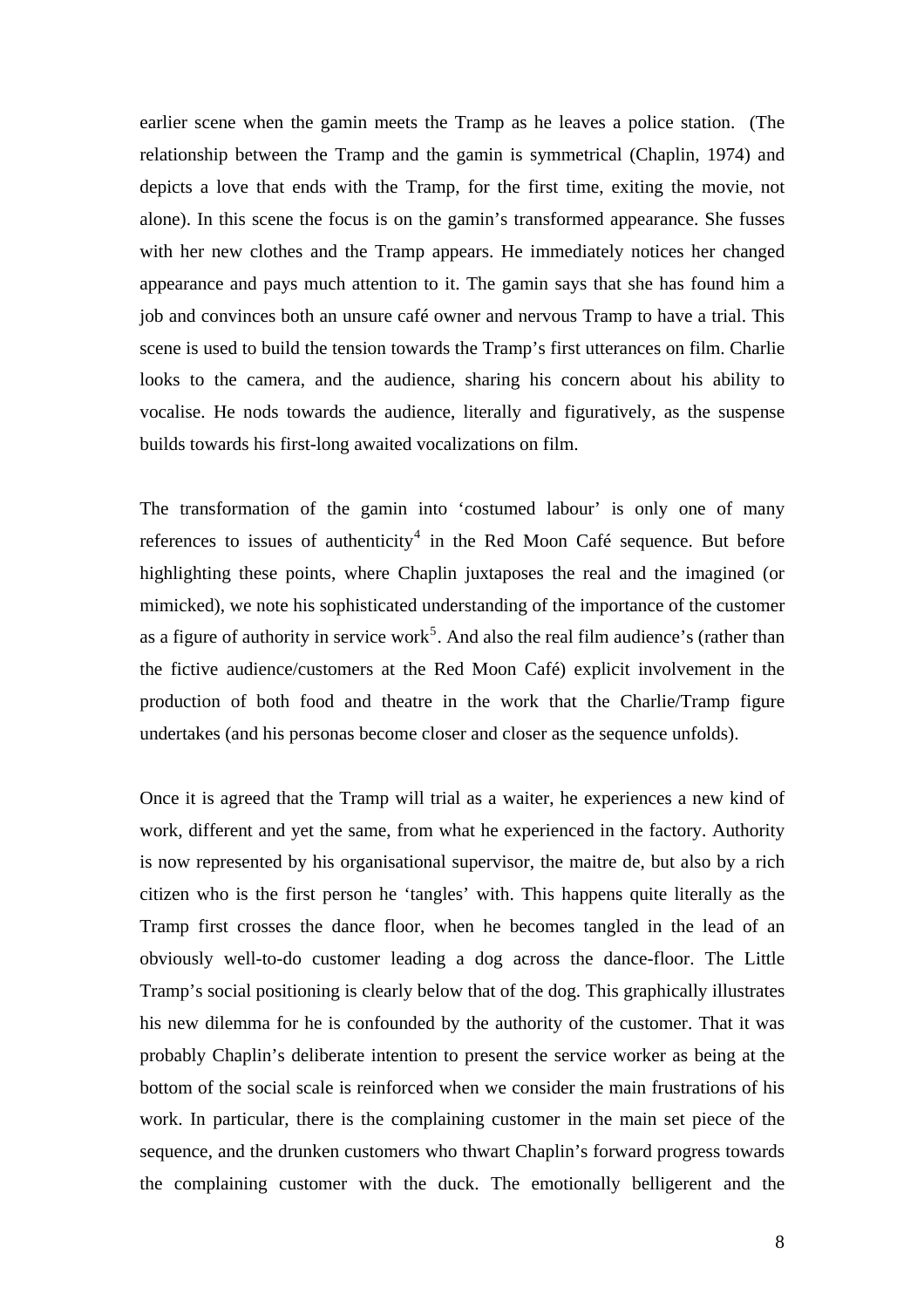emotionally inept/inebriated are also of a higher social order than Charlie/Tramp. These meanings are also carried forward in the lyrics to the music of the singing waiters who explicitly refer to service work as never-ending servitude and even slavery<sup>[6](#page-23-1)</sup>.

So, the customer beleaguers the poor Tramp, but of course so does the Maitre de, who is seen vigorously berating him because of a complaint of a customer over a delayed duck. But, as in the factory sequence, the immediate supervisor is also given sympathetic treatment by Chaplin. He is acknowledged as an embodied cog in the wheel of the factory machine: as caught in the machine as the worker himself. In an echo of the factory scene where the Tramp feeds his supervisor, hopelessly compromised in the machine, the maitre de (still berating the Tramp about carving the duck) is called away by another customer – the maitre de is as much at the beck and call of the customer as the Little Tramp is himself.

The 'back-stage' scenes depict a filthy and chaotic environment where one man is even sawing wood. The effect of having someone saw wood in the kitchen is so incongruous, when we compare what normally happens in a kitchen, it must be seen as a reference to the back-stage of a theatre where a stage hand would be preparing the stage set for performance. At one point Charlie drills holes in a very large block of cheese, and takes out the cheese, now supposedly Swiss cheese, to a customer. What happens back-stage is used to comic effect to illustrate the creation of an artifice for the customer. Through most of this kitchen scene the customers can be seen dancing to music through a crack in the door, exaggerating the perception of difference between what happens in the back-stage and the front-stage.

The setting of the café scene is always shot from the front of the floor, with the dance floor and tables, and the raised stage with the musicians upon it, thereby always appearing like a stage set within a stage set. There is minimal decoration except for a wagon wheel, whose architecture is mimicked also in the central chandelier which becomes an essential plot device further on in the movie when the duck which Charlie is desperately trying to serve to the customer becomes impaled upon it, in an excruciatingly graphic scene. The duck itself is decorated in such a way as to evoke a queasy sense of humanness (as does the chicken in the factory sequence) by the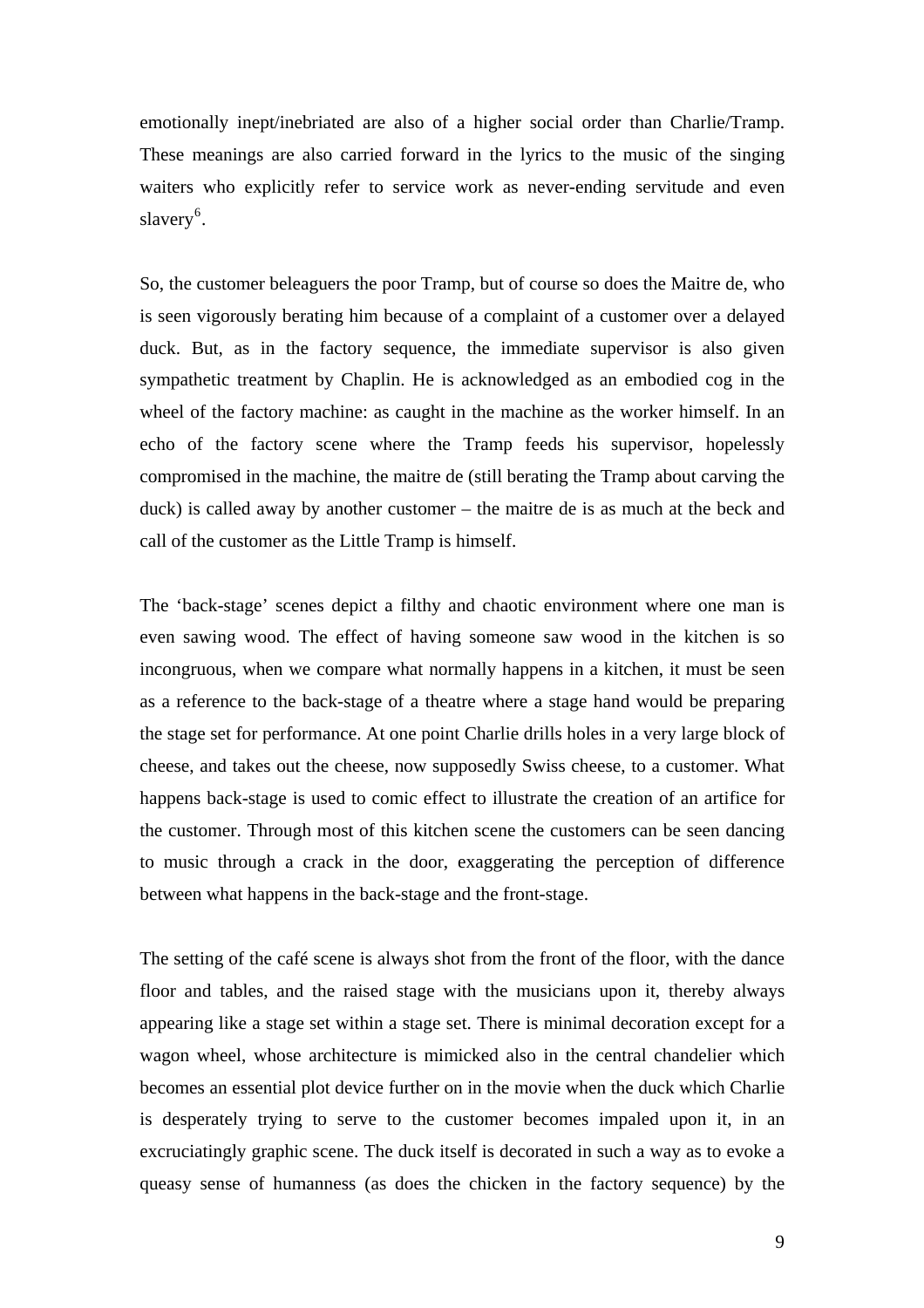placement of its garnish so that it looks like wide/wild staring eyes. The organic (man) is this time shafted (in the replicated visual symbology of the clock, wagon wheel and chandelier) by time itself.

The shooting of the scene to implicate the audience in the action is also carried through into the kitchen scene. At one point Charlie comes to the counter to wait for the aforementioned duck and the audience becomes, by implication, the kitchen staff preparing and handing Charlie the food. Charlie is looking at the audience at this point, innocently (not) pretending it was not his fault the laden tray of another waiter was upset as Charlie came through the 'Out' door when he should have gone through the 'In' door. This involving of the audience in the action, and the conflation of the audience in the role of producing what is being consumed, is quite explicit in this scene and is reminiscent of a Brechtian dialogue with the audience.

The scene gains even more significance when one considers Chaplin's obsession with food in all of his movies, but particularly in *Modern Times*. The interface between the machine and the body – its juxtapositions, hybridities and extensions, its prosthetic qualities (Haraway, 1991; Scarry, 1985; Stone, 1995) – is a meditative point within the whole movie, and food is a transition device between machine and body. This obsession with food has been located back by Chaplin himself, and his commentators, to the deprivations of his childhood (Chaplin, 1964; Kuriyama, 1992). Food - its production, its distribution, its scarcities, its pleasures, its centrality to the job of keeping the body alive - features in many of his comedy's set scenes<sup>[7](#page-23-1)</sup>.

Food is the centrepiece of many of Chaplin's gags. Feeding his supervisor (stuck in the cogs of the great machine in the factory scene), the feeding machine, bread gags, the intriguing askew duck and its counterpart, the chicken, fare all examples of this. Food was central to life and the fundamental connections between people and things. The interplay between things and people in *Modern Times* is constant with the ingestion by organic bodies of things and of things ingesting people. What is most significant in this scene is that the film-audience itself serves Chaplin the food. This is a direct reference to the audience's involvement in production and in the Tramp/Chaplin's central personal dilemma of talking. We (the viewers) give Charlie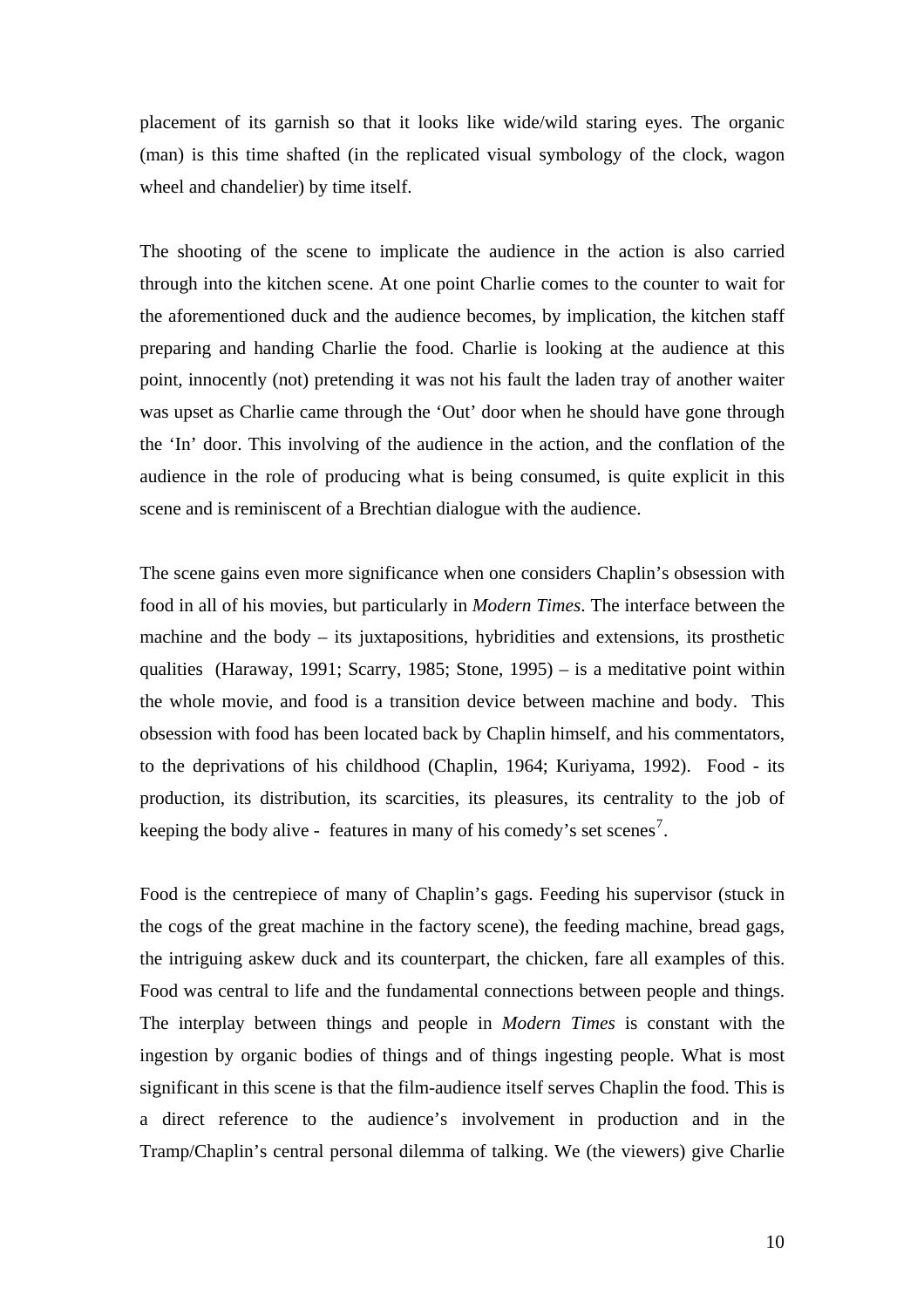the duck. So, we are brought into the joke of the things, food and organic objects ménage a trios. The film audience is implicated in Charlie's central dilemma.

Throughout the movie there is a queasy sense of play around organic and mechanical artefacts, ingested by and entering each other – Chaplin ingesting bolts from the feeding machine, the impaled and fortune-less duck in the Red Moon Café scene, the Little Tramp himself processed through the cogs of the machine in the iconic image from the film. The industrialization process itself is literally embodied in the physical and psychological processes of the individual<sup>[8](#page-23-1)</sup>. Food is a key metaphor for the transpositions between the body and things. Food is essential to life, is organic, and yet must be 'produced' through work and processed by machines, to be eaten. Girgus argues that these intrusions and inter-fusions have sexual connotations, and draws attention to Chaplin's off-screen liberated attitudes towards sexuality (Girgus, 1996). This may be so, but there can be no doubt that the Little Tramp (and Chaplin) had a great capacity for pleasure, and that pleasure (besides sexuality) has many forms – food, abandonment, nonsense, dance, and music. As pleasure is rooted in the physical body – and Chaplin's comedy was innately physical – the organic-machine interface is a central point of tension in the industrialization process for the pleasure-seeking individual.

Charlie has a strong sympathetic connection to the food which we have given him – the duck. The food is as organic and chaotic as Charlie himself, but Charlie desperately tries to deliver it and to rescue it. The duck becomes misused, like Charlie, as a football: the duck is misplaced and assigned a wrong and degrading role. This also occurs in the earlier factory scene where the chicken replaces the oil funnel used to feed the boss. With the chicken's legs astride the boss's face the chicken carcass looks distressingly human when Charlie pulls off a leg and feeds it to the boss. In the institutions of productions, food is askew. Its central meanings around sustenance and sharing have been altered by production. It is only out in the street – in the real world of freedom – that food is pure. For the gamin, the banana, out on the street, is real food $9$ .

The body and the machine are in constant interplay in many set comedy routines throughout the movie. As the machine regiments the body and pervades it, the point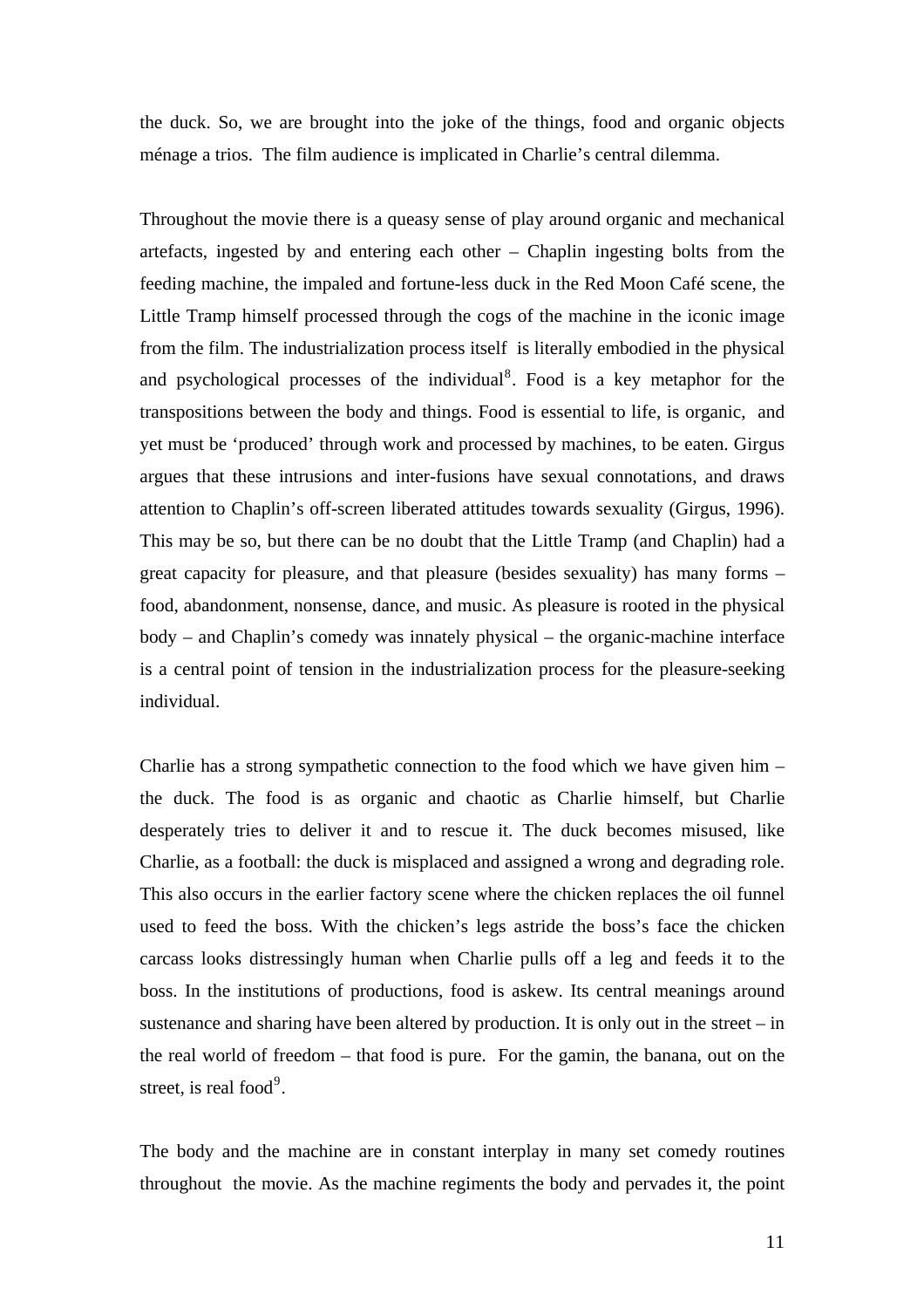of revolutionary change for Chaplin, it appears as pleasure for its own sake. But pleasure is interpreted as 'madness' in the factory sequence. Chaplin responds to the pressures of the factory by engaging in an elaborate, graceful and fundamentally anarchic ballet sequence, evoking a Pan-like figure. He is eventually (like his mother in real life) sent to a mental institution. In the Department Store<sup>[10](#page-23-1)</sup> sequence he uses the ballet of an ice-dancer to create a capricious and teasing dance where again and again he almost, but not quite, meets and falls over the precipice of an upper level of the Department store. But, in this final institutional setting of the Red Moon Café – where the work is service, and music and dance are commodified in its use in the service setting - Chaplin is at his most self-reflective and pricks at his own methods and source of comedy again and again. Chaplin as a mature comedian can be seen at work in the Red Moon Café scene, because it is his very methods of disrupting the meta-narrative of the factory – particularly through music and dance – that is turned back in on itself to pick apart the 'problem' with service work.

#### **Clocks, waltz-time, and dancing to your own tune**

The central feature of the Red Moon Café sequence is the circular dance floor, and the tables that are arranged around it. The motif of the clock is the central set design feature of this set. The wagon wheel evokes the clock at the beginning of the movie, and this is echoed, as already mentioned, in the chandelier. But the dance floor is also a metaphor for the clock, being circular, with the tables interspersed around it as if they were the clock's numbers. Rather than the great machine, the Little Tramp is set in this scene to tangle with time itself, and its use in the labour process.

In the factory sequence, Chaplin's penchant for play – his refusal to let his body become an instrument for efficiency in production (an instrument of work) – appears to be fundamentally revolutionary. Playfulness challenges and is fundamentally revolutionary in this context: it is quite literally 'mad', and leads the Little Tramp to a nervous breakdown. It is through the Little Tramp's physical comedy, drawing on dance, play and music, that he is able to disrupt the grand narrative of the factory, even though it sends him 'mad'. Physical, sensory, non-cooperation (dancing to one's own tune) is the ultimate act of rebellion in an imposed system of ordered activity.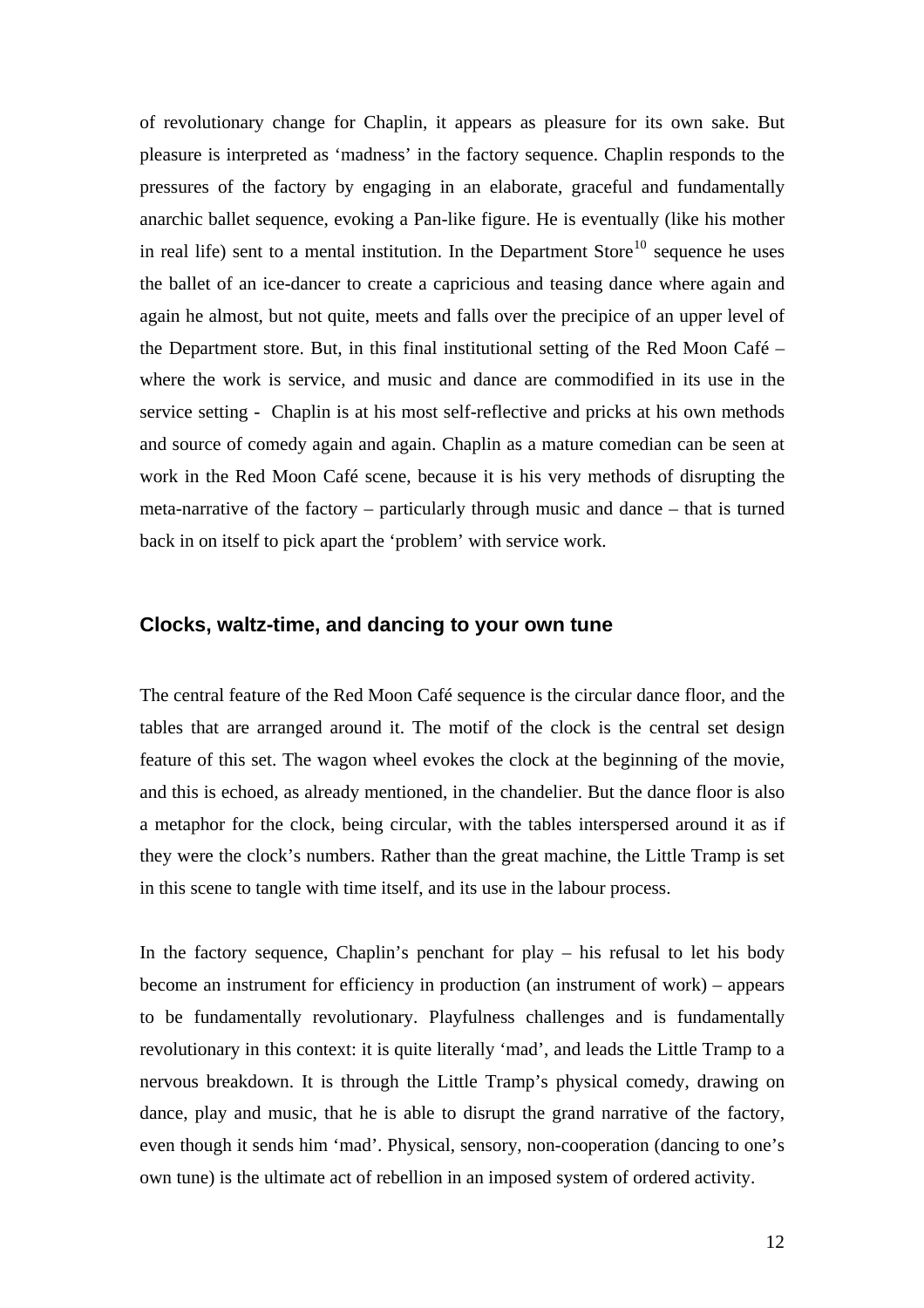But, ironically in the café sequence, music, dance, playfulness and pleasure are employed as instruments of control by scriptwriters and café-owners alike. What a dilemma for Chaplin and the Little Tramp. What becomes of his physically disruptive, graceful comedy?

The scene where the Little Tramp attempts to serve the difficult customer is poignant – it echoes the opening scene of the movie where the Tramp attempts again and again to do his job well on the assembly line, only again and again to be defeated by the impossible position of his life rhythms against those of clock production-time. In the Red Café Scene, as he attempts to serve the complaining customer his duck, he is swept away again and again by the dancing customers. At this point the shot moves to be above the dance floor, showing Charlie moving counter-clockwise, his tray positioning him within the swirl of customers, and spinning him like an internal cog in the small parts of the clock. The timing of the labour process is this time represented by the swirl of the other people – the dance of the crowd. Music and dance is used as a cipher against him, this time to hold him back from his task. Instead of the relentless evenly spaced precision-timing of the factory machine, the Waltz and the Foxtrot is the timing of the labour process, sweeping the Little Tramp out of the control of his own actions and desires. The customer, dancing, is the machine providing the rhythmic and dehumanising process that prevents the Little Tramp, again, from carrying out his task, as it does on the assembly line.

This metaphor of the clock is reflected and refracted in many ways in this scene. The dance floor is a reflection of the cogs and wheels of the factory machine that 'eats' Charlie. Dancers (filmed from above) are round hats and heads; tables are round; the tray which circles above the round heads of the dancers is round; as is even the wine bottle and water flask; the lights are white globes and the wagon wheel decorates the bandstand. Dancers circle in a mechanised version of the gamin's spontaneous carousel dance in the street. All of the above 'cogs and wheels' revolve within and around each other. Dancers stop, start and speed up to music just as the machine did when controlled by the pulling of switches and levers. Feeders (diners) are fodder for the controlling mechanism of music and dancers; which, like the factory machine, feeds Charlie through its cogs without purpose and prevents him arriving at his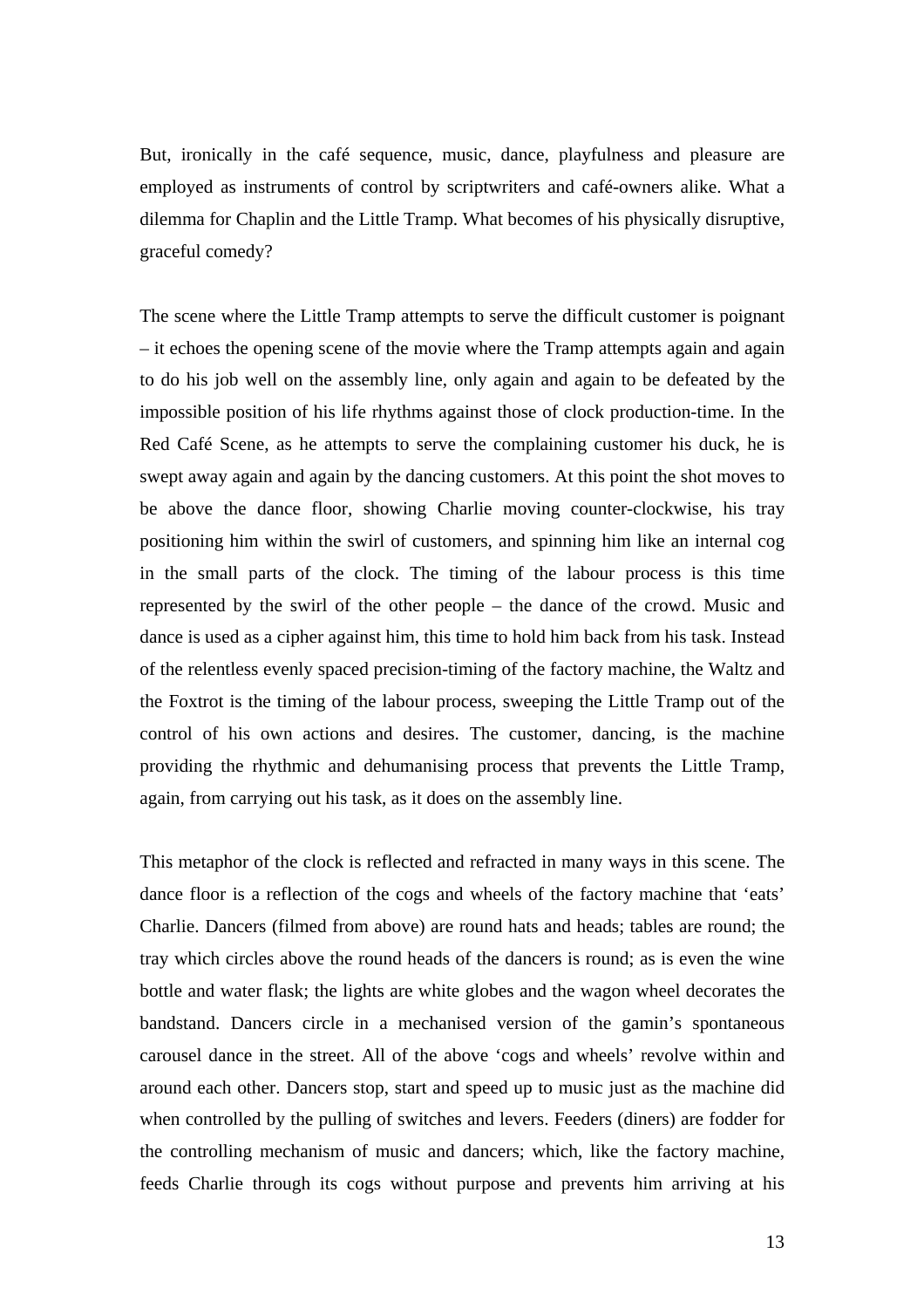destination. When Charlie does eventually get through the crowd, the diner is then fed by a robotic Charlie who, like the feeding machine earlier in the factory sequence, mis-feeds him, also making a big mess.

#### **Language and authority**

The Tramp is so flustered by the telling off he receives from the Maitre de about the late duck, he mistakenly enters the 'Out' door from the kitchen instead of the 'In' door. His confusion results in chaos backstage as he disrupts the flow of work which very much depends, as does the factory-line, on everyone understanding the signs and reading them the same way. The Tramp, of course, cannot or will not read the signage in the workplace in the way that is intended. He is an anarchic and mischievous figure, standing outside the conventions of normalising discourse. This inability (or refusal?) to read the signs of written language is particularly significant in *Modern Times*.

Chaplin distrusted disembodied language. Disembodied talking is used in the movie only as an instrument of authority. In the earlier parts of the movie, voice is only heard over the radio, through the articulations of the boss to "Speed up!" the rate of production on the factory floor, and on the gramophone as the 'mechanical salesman'. Writing is also disembodied language and is similarly distrusted. This can be seen in the latter part of the movie when the warrant for the gamin's arrest is laboriously filled in on screen by the truant officers who are sent to capture the gamin and eventually undermine the Tramp's and gamin's victorious reception and happiness at the Red Moon Café. Writing is also featured when the gamin writes out the words to the song the Tramp is to sing in his debut as the singing waiter on his cuff. This writing of words – scripting – of his performance<sup>[11](#page-23-1)</sup> is referred to here as another controlling gesture – even though it is by the one he loves. Woman and machine here are again combined and are emasculating. That the words are flung away in his dramatic introductory flourishes to the song he is about to sing and therefore leaving him 'wordless', is a crucial moment in both the life of Charlie Chaplin as the Little Tramp. And also in our interpretation of what he has to say about the service worker. This is because at this point he must become totally authentic. What he says must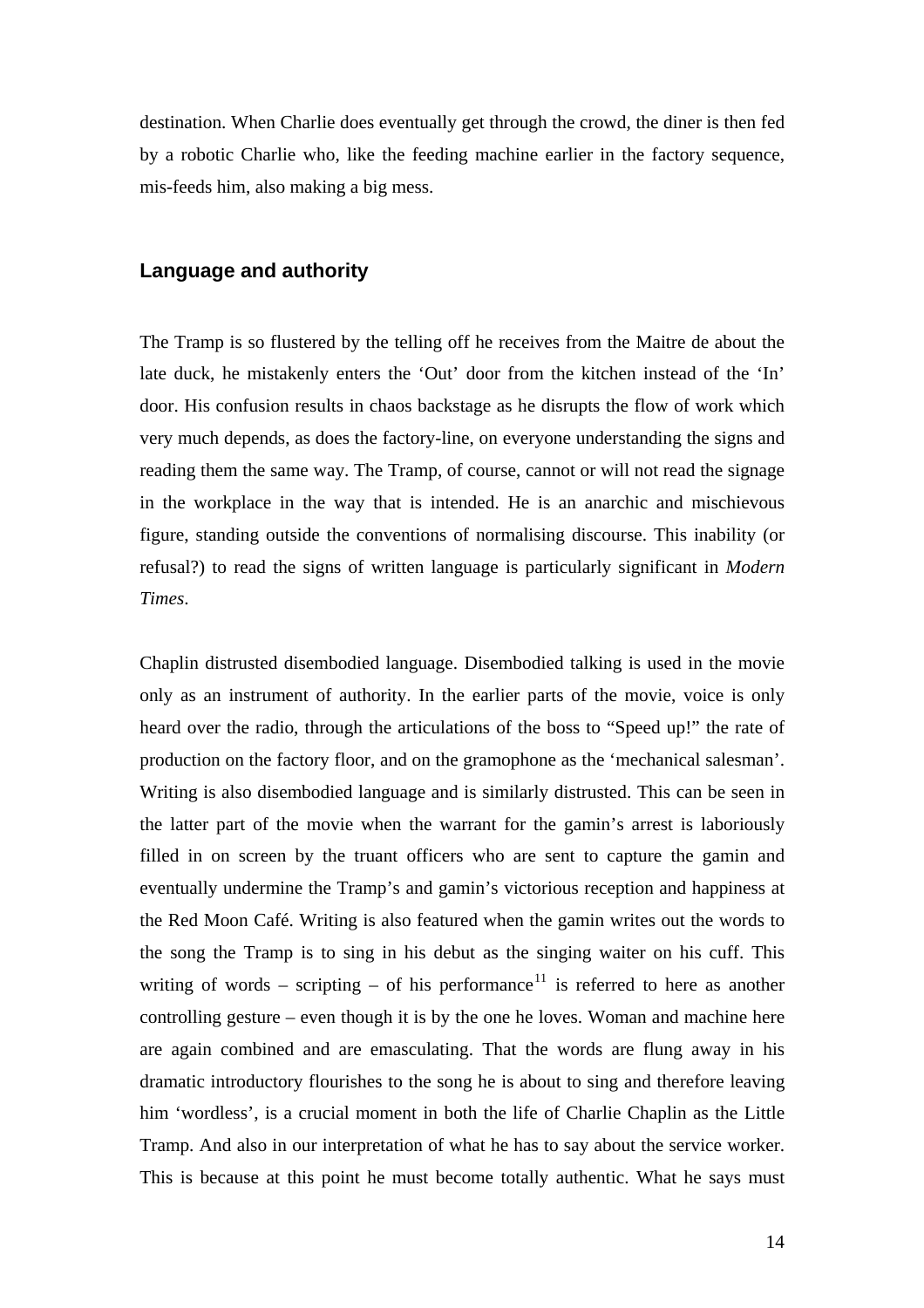spring out of himself, and not the institutional environment in which he is set. Not the music hall. Not the requirements of his work, or even for his love. Not even for the requirements of the film industry (because to live at this point the Little Tramp must speak). What he gives us is a pure and authentic moment. What he speaks is sublime nonsense in a "beautifully doomed last move" (Stewart, 1976). This moment is really the point of this paper, and so we move now to discuss this moment, because to appreciate it we need to reflect back on Chaplin's source of comedy and his art – his pain. His self-immolation in nonsense requires the unpacking of Chaplin's comedic method.

## *Comedy: the sense of nonsense*

Why focus on the nonsense song? Isn't there a fundamental paradox is trying to understand the source of pleasure when that pleasure appears to arise from the very disruption of sense? Well, one thing we learn from examining any artistic practice and comedy is an art - is that our pleasure grows with the refinement of our perceptions. The nonsense song seems spontaneous and playful. Art at its best always seems spontaneous in origin, but it is always deliberate in perpetration. "Play is a socio-psychological state or posture of instinctive life. It is not something that we do, but something that we are while we do it" (Eastman, 1936, p. 16).

The Nonsense song is a moment, as we have said, of pure authenticity. At this particular moment Charlie Chaplin is everything he is, including the Little Tramp. The song is pure vaudeville physical comedy, and although he makes a noise, the noise is not really the point. Vaudeville and bawdy humour – where Chaplin originated and learnt his craft in England – is celebrated in this song, and Chaplin's point is that he doesn't need to speak to be funny.

The song is about the relationship between an older, rich and portly gentleman and a young shapely woman – essentially a fortune-seeker. Chaplin is thus gently making fun of his own public persona as a lover of very young women, and also his financial and emotional defeat by many of them<sup>[12](#page-23-1)</sup>. Basically then, he is poking fun at his own pleasure urge and his inability to control it, except through his craft, which he does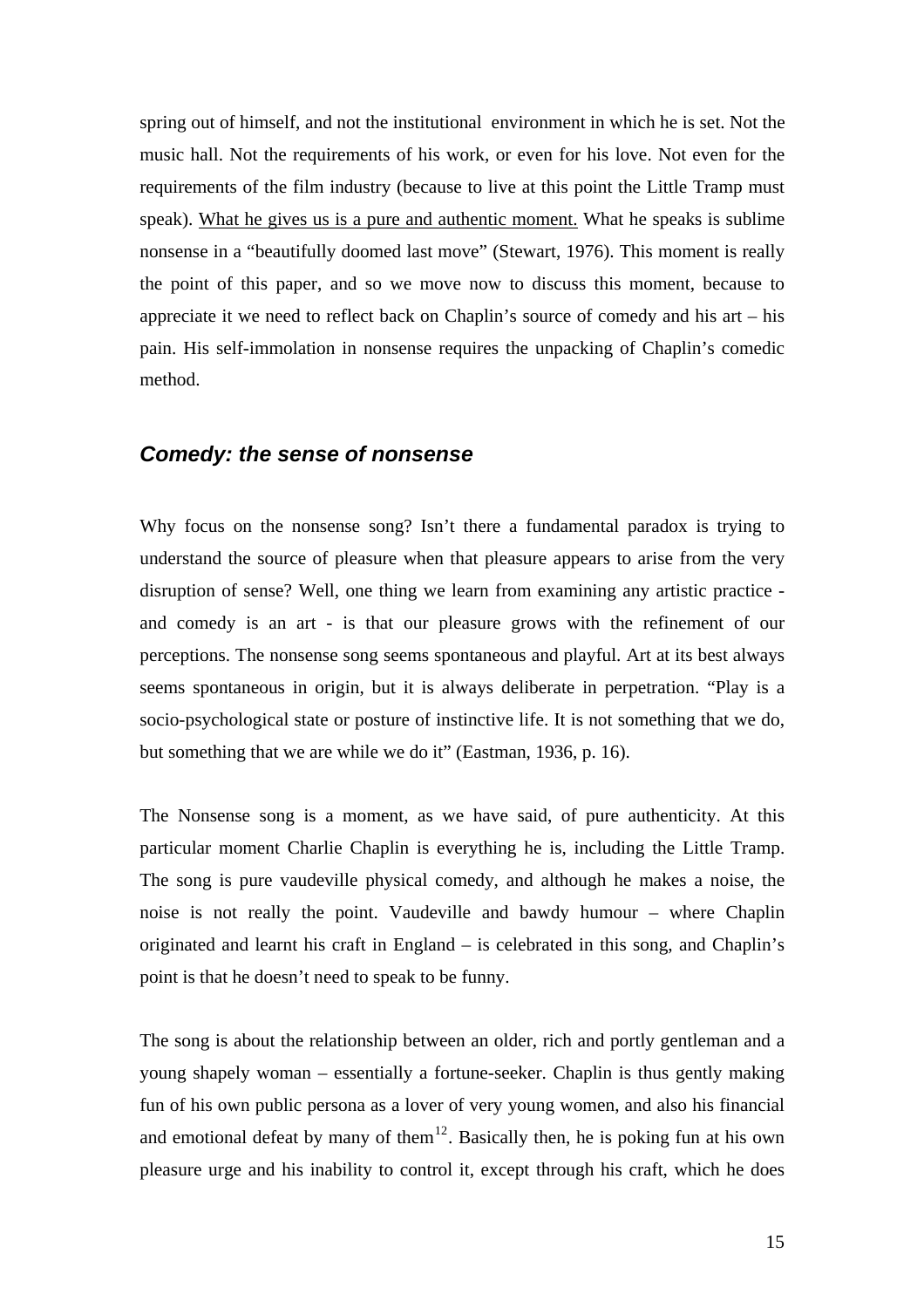masterfully in this scene. The Nonsense song is sung with seductive and teasing, yet under-stated, bawdiness. He mimes with his hands, his body and his facial expressions the developing relationship between the gentleman and the young woman. He becomes a woman at one point in the dance simply by altering the movement of his feet as he walks away from the audience, causing his body to suddenly look like a woman's wide-hipped seductive sway which is accentuated by a coy look back over her shoulder at the audience. He then mimes the pulling down of the blind on the couple's nocturnal activities.

As well as pointing out the ways that Chaplin portrays himself in this song, there is also a point that needs to be made about language and his reluctance to let the Little Tramp use it. Purdie has commented that "producing language always involves unwelcome effort … Language production really is a kind of 'work', an effortful production" (Purdie, 1993, p. 109). Chaplin seems to instinctively realise this, as he so explicitly refers to the scripting of his words (as the gamin writes them on his cuff), and then their deliberate (by accident) discarding on the dance floor, leaving him speechless yet again. And so, Chaplin is able to produce, apparently without any effort, the nonsense song . Nonsense is intrinsically pleasurable because we escape the work of language's production. As Purdie has commented "It is 'fun' for adults as well as children to babble meaningless syllables, and it is of course 'funny', often hysterically so, when we mark the radical transgression involved in this false linguistic production" (ibid).

It seems pertinent at this point in this essay to raise the question, 'What makes something funny?' "Comedy is making terrible faces playfully" according to Eastman (1936). Immanuel Kant defined the cause of laughter as "The sudden transformation of a strained expectation into nothing" – or in other words, *as reaching after something and finding it is not there*" (cited in Eastman, 1936, p. 9). Chaplin himself largely agrees with Eastman on humour<sup>[13](#page-23-1)</sup> (that its two fundamental requirements are playfulness and difficulty), although he argues more precisely that:

… through humour we see in what seems rational, the irrational; in what seems important, the unimportant. It also heightens our sense of survival and preserves our sanity. Because of humour we are less overwhelmed by the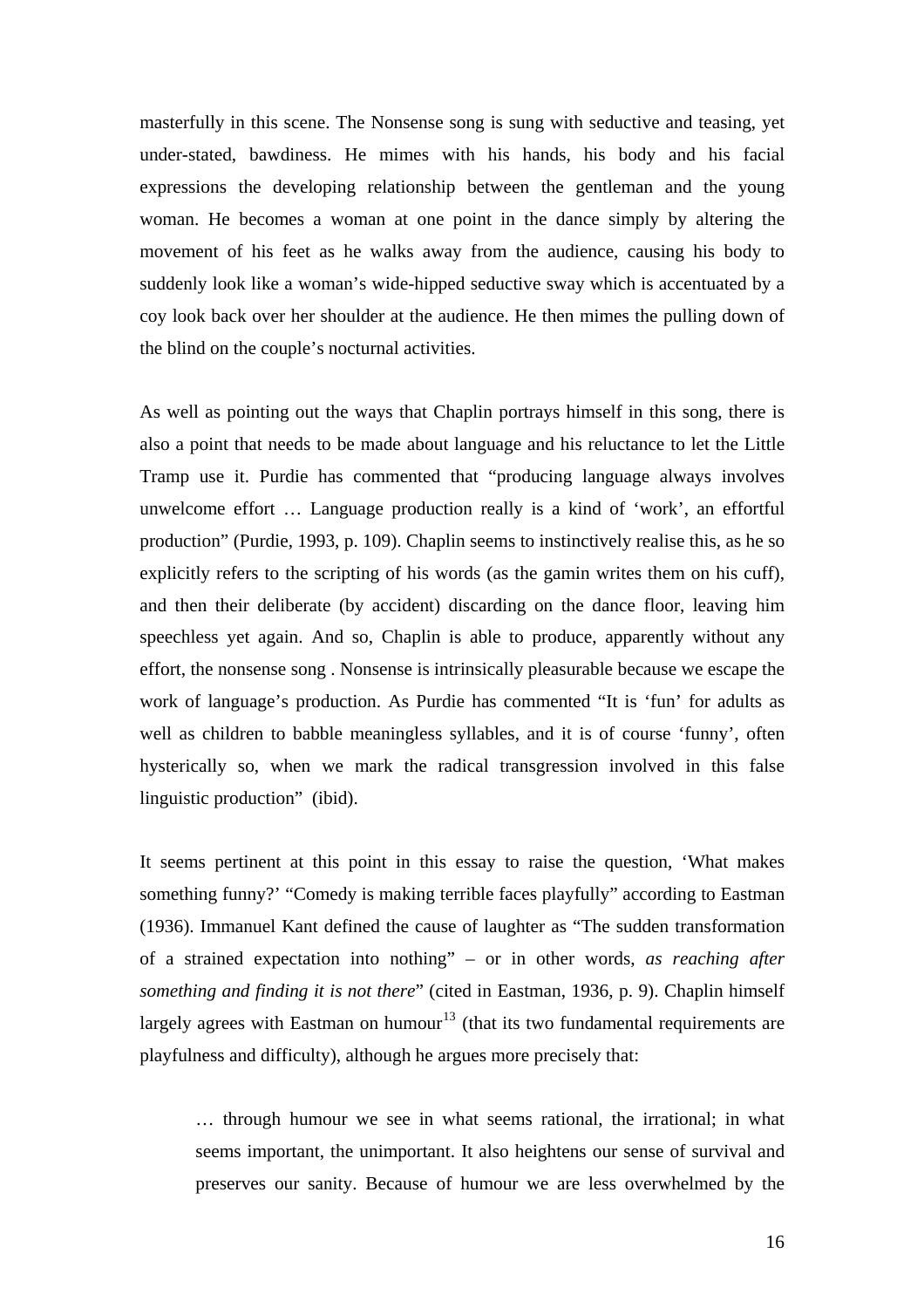vicissitudes of life. It activates our sense of proportion and reveals to us that in an over-statement of serious lurks the absurd. (Chaplin, 1964, p. 227)

Humour, like postmodernity, has a function to overturn master narratives. In short, "postmodernity is a matter of avoiding getting narrated" (Olson, 2001). Humour is always an escape of sorts - from the logic which builds expectation of familiar outcomes. Humour sometimes sparks a furious response because it collapses assumed conceptual foundations. Modernity, coherence and the rational world of systems (political, economic and social) are solemn and self-important. Power takes itself very seriously indeed and expects obeisance and even cringe. Postmodernity is called into being when irreverence creates chaos – chaos theory of material world is reflected in the perversity of a constructed world.

Nonsense frees us from the restraint of reason (Monro, 1951). Nonsense is absurd. It is logically incongruous. Nonsense does not merely twist a pattern into a slightly different pattern – and give the shock of surprise that seems to be regarded as essential to all humour – but breaks the pattern all together. It is the appeal of fantasy and of novelty and oddity which raises the feeling tone of the observer to joyous excitement. In such a mood the unthinkable can be said, and the undoable done. For Chaplin humour both "protects and structures the individual psyche in the face of the pain of the human condition" (Girgus, 1996, p. 3). *Modern Times* was an artistically mature film and a 'double-edged' comedy that acknowledges "the destructive power of the very forces it promises to contain" (Kuriyama, 1992).

# *Reflexive Reading*

The experience of watching this movie many times has been to feel like reaching out across time and falling in love with your own son. Is Chaplin dead? It hardly feels so when one watches a re-mastered DVD. The picture quality, despite being black and white, is clear and sharp, and looks fresh. The sound is crisp. We are seduced, because we have become fans. But have we retained our critical distance?

Looking at the comedy and the commentary on industrialisation, and writing about it, has really felt like a process of discovery. We are stunned anew at Chaplin's prescience and his gift. Is there anything more to say about service work than what he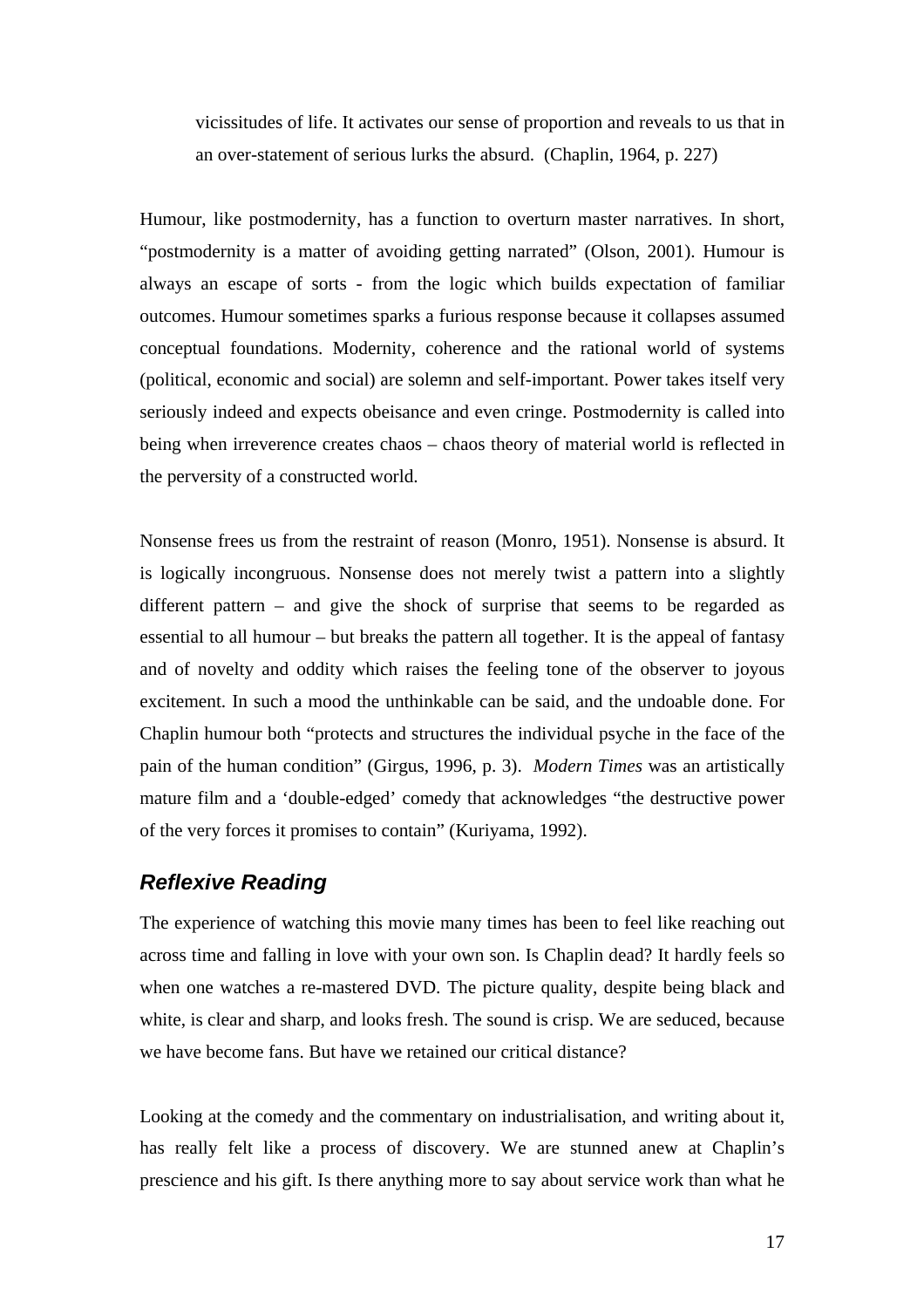said in 1936? Is not the central problem with service work still the conscription of play and pleasure into the processes of industrialisation? Have we, as 'fans' of the movie, had our own critical faculties curtailed? How does one critique one's own pleasure?

As we watch and listen to the nonsense song, it seems like a pretty good answer to life's conundrum. We also feel like imploding sometimes at life's paradoxes. But the Nonsense song will always sing of more than we have managed to say in our critical reading. It asks if authenticity is ever really possible, and perhaps even suggests that it is glib to blame system-imposed roles for squashing us into the uncomfortable mores and manners that this film mocks. Chaplin after-all is truly himself and utterly vulnerable – naked in front of an audience – when dressed up as a clown. If truthtelling is only possible when cloaked in the fantasies of theatre; if nonsensical words are meaningful; and if the masked face of the clown 'speaks' to our deepest emotions, then writing about all of this is just one more round of the game that critics play. It is our turn to ride on the carousel that swings critical writing out beyond all that is meaningful. It seems that pricking each-others pomposity about claims to truth might be all there is left for us to do.

Or maybe the answer is really in the last scene to the movie when Chaplin walks off hand in hand with Goddard, both determined to make the most of their lot (as unemployed vagrants). Maybe Chaplin is quite right. As critical individuals we are caught in our pleasure-seeking natures. We work – even slave – caught up in our techno-lusts. Machines do give pleasure. Of course Chaplin knew this – his whole career and success was built on technology. As we walk forward into the future, our love of machines is a true companion. Technology is what makes us human. Technology is a generous gift to others. Chaplin always said that he had nothing against technology – just the purposes that machines can be turned to that dehumanise. Our love of machines and the way we use them is our future as we walk with Goddard and Chaplin - virtually, because they are both now dead - into the sunset and the looming foothills just outside California.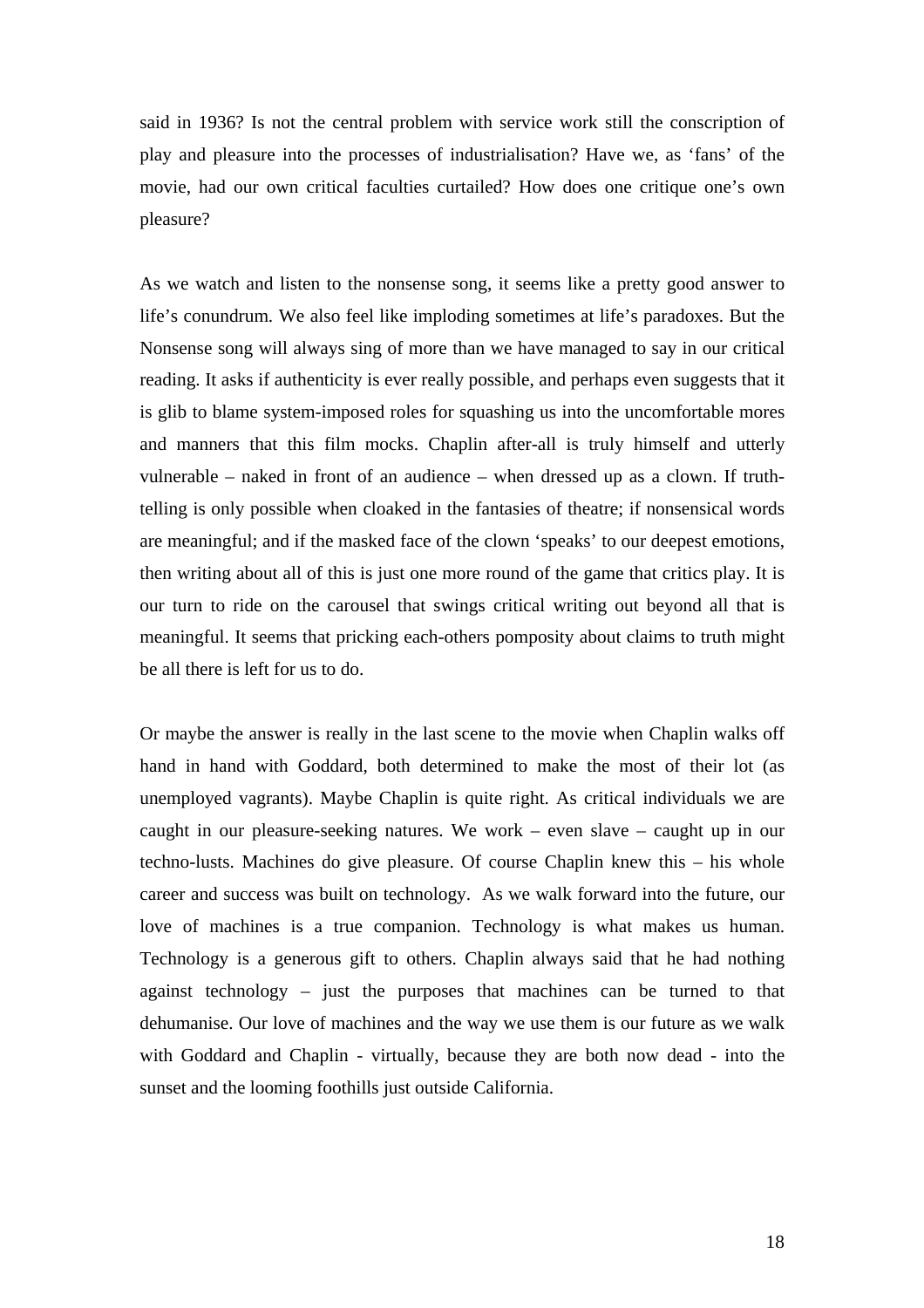# *Conclusions*

In conclusion, our critical and reflexive reading of *Modern Times* has reinforced for us the importance of understanding comedy and humour as a critical distancing method in studying management and its practices. That which is odd creates a sense of difference and humour challenges solemnity by 'teaching irreverence'. As long as solemnity and its adjunct, respect, are in charge we cannot question. Critical awareness develops when enabled by distancing techniques but some of these are remote intellectual exercises which are difficult to excite others (and even ourselves) to engage with. An audience is more easily persuaded by emotional (v. rational) capture, and film/comedy can do this. The rhetorical power of *Modern Times* lies in the Little Tramp's charm – we identify with his vulnerability, childlike spontaneity and seeming (but always failed) attempts to 'fit in'. Captured, we are then drawn into a nonsensical world (the one the Little Tramp inhabits) which actually makes more sense than the meta-narratives we are used to. The tramp's personality is the persuader: and in the symbolism of the intentionally chaotic constructed scenes we discover the message. We allow ourselves to be seduced by what is on the screen, but if we study the art – the symbolism and the skill of how that is brought through a narrative to what we see – then we can be both seduced and enlightened.

When we watch *Modern Times* we watch a very serious comedy about the psychic and physical pain wrought by industrialization. To accentuate this most obvious message of the film, Chaplin's greatest symbol – the innocent, child-like, charming but fundamentally anarchic Little Tramp, beloved by millions – is to be ground through and destroyed by the processes of technological industrialization. His response is to use this source of pain to expel out into the world a profoundly inspired commentary on the human condition through the gibberish of the Nonsense song. At the same time he has given us a commentary on service work which highlights its central dilemmas, which remain as relevant today as when he 'discussed' them on screen for the enjoyment of his 1936 audience.

That the Nonsense song occurs at its end, in a service work setting, is pertinent. The Nonsense song occurs in front of an audience, in a restaurant, and illustrates a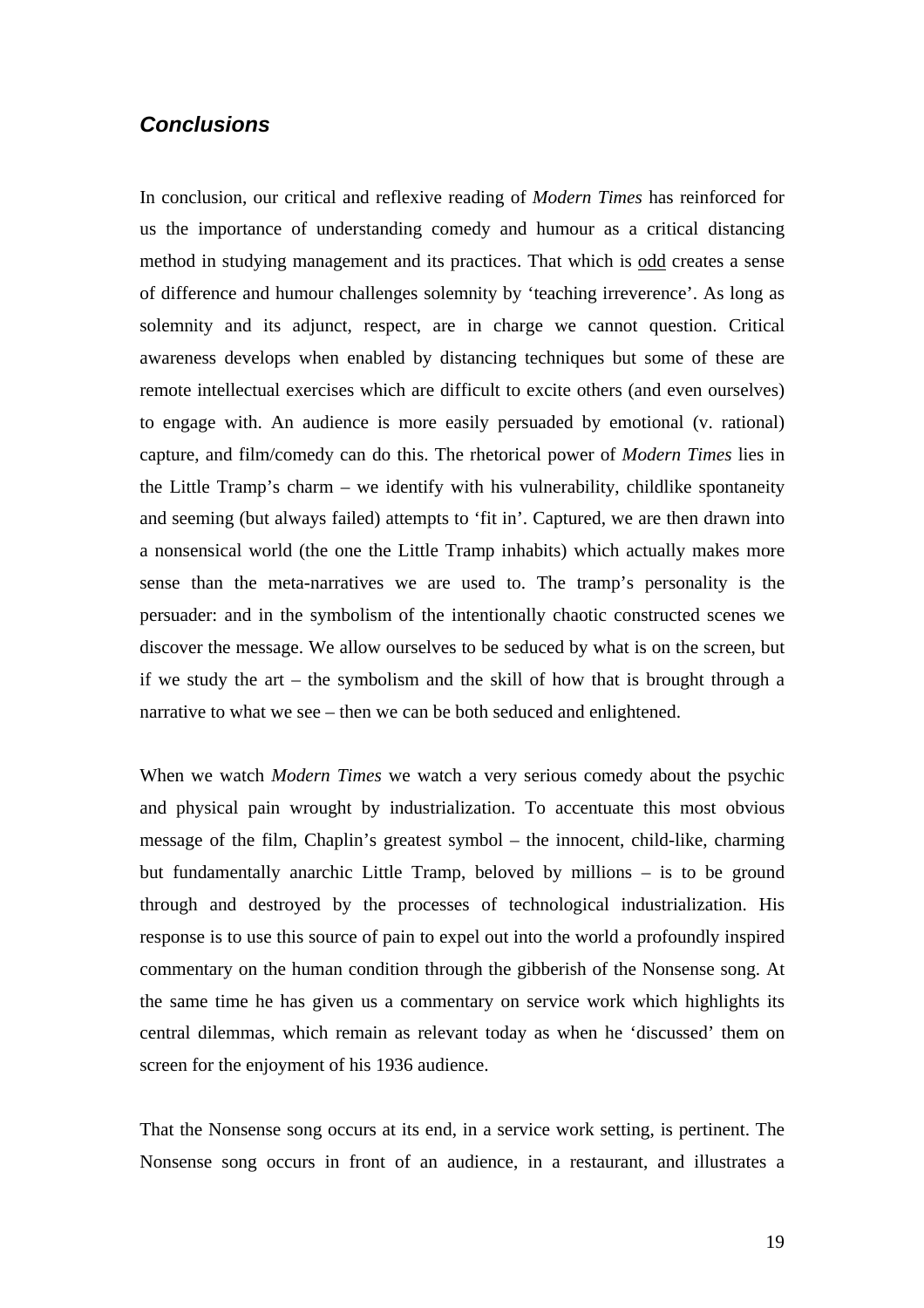transformative and purely authentic moment for the Little Tramp/Charlie Chaplin. The Little Tramp becomes something he has never been before – a sound-making service worker. Transformation of the embodied self is at the heart of service<sup>[14](#page-23-1)</sup> – whether it is through moving from being hungry, to not being hungry, or from being a silent screen star to a talking one. The service worker is a transformative agent for the process of industrialization. The audience of customers (and ourselves as the film's viewers and producers of meaning) is transformed, from demanding, complaining, and controlling, to entertained, enriched and happy. Charlie has transformed us all into a playful mood and so the unpleasant can be said and made comic – the Little Tramp is to die. The Little Tramp is not a talking icon and he cannot survive in the age of the talkies. Chaplin knew this (Chaplin, 1964). This is the Little Tramp's swan song, his little death on screen.

The Little Tramp is a man-child. His comic invention sprang from the unusual way his clown invention faced the world. Whether the Little Tramp was battling a bully, or spreading butter sadly on his pancakes, his silent clown, like all clowns, wove a tragic/comic spell. In the nonsense song the Little Tramp, the entertainer, was revealed. But as he finally became who he really was – as he finally found his place in the world and danced and broke into a gay, charming song – he gave us his last real moment as the Little Tramp (McCaffrey, 1971a).

Is it possible to have a gentle and loving suicide? For Charlie's self-immolation on the public stage is surely this - softly mocking Chaplin himself (his public persona as a lover of very young women) and his audience, showcasing his power as a physical comedian and his ambivalence about the power of disembodied language. This final swan-song is both understated and poignant, and yet the nonsense song is an incandescent and translucent moment. It is the moment just before death, when the soul of the Little Tramp flies out with his words, leaving the world a few grams lighter. The Little Tramp, when shadows of him appear in later movies, is just that shadows of before-brilliance. As Chaplin did throughout his film career, his pain was worked out for the audience, for our enjoyment, as self-sacrificial comedy, and so was the Little Tramp's death in the Red Moon Café.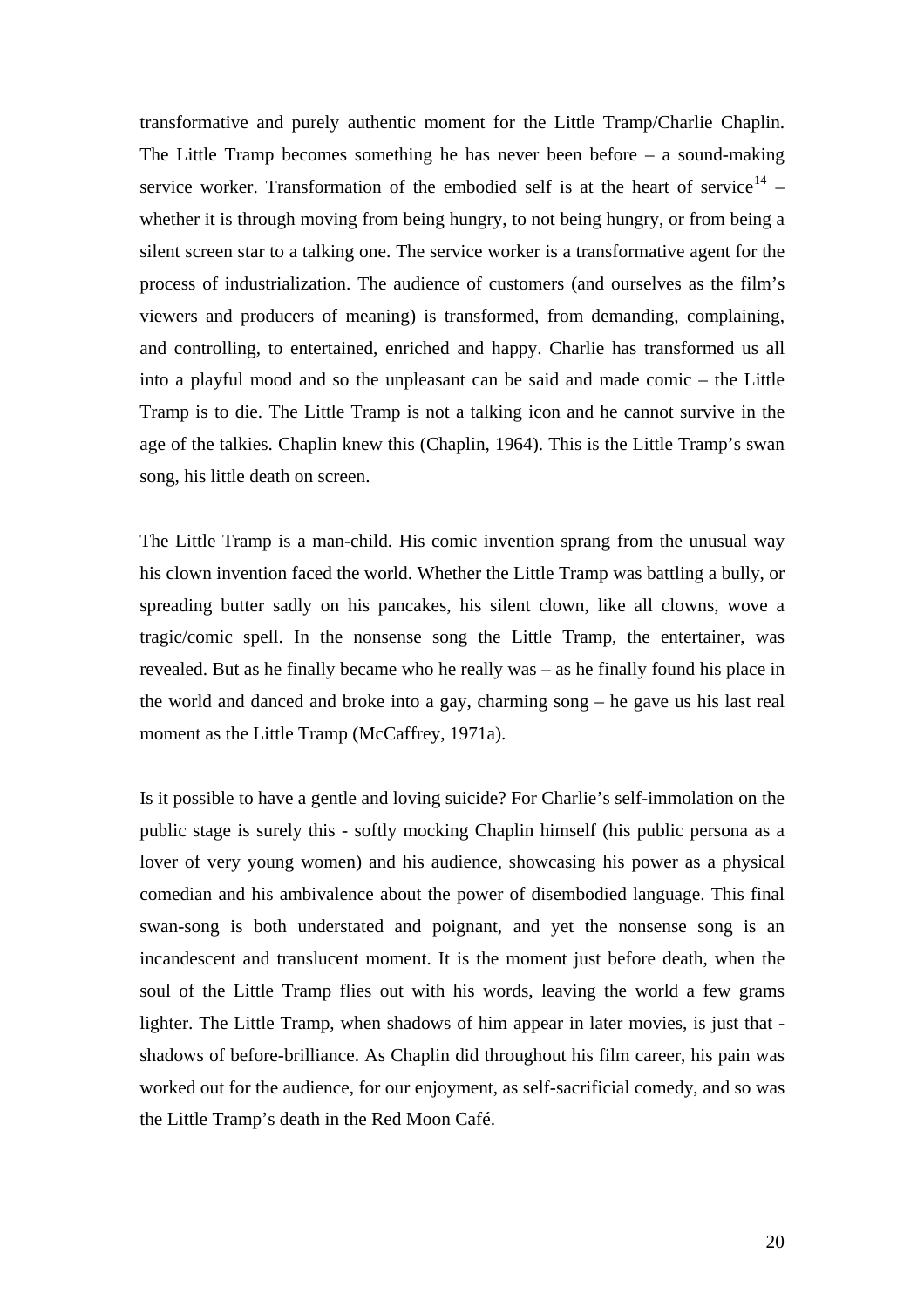#### *References*

- Attenborough, R. (Writer) (1992). Chaplin. U.S.A: Artisan Entertainment.
- Brownlow, K., & Gill, D. (1989). Unknown Chaplin: my happiest years, Volume 1. Melbourne: Video Classroom.
- Cameron, D. (2000). Styling the worker: gender and the commodification of language in the globalized service economy. *Journal of Sociolinguistics, 4/3*, 323 — 347.
- Chaplin, C. (Writer) (1936). Modern Times, *The Chaplin Collection*. New South Wales: Roy Export Company Establishment.
- Chaplin, C. (1964). *My auto-biography.* London: The Bodley Head.
- Chaplin, C. (1974). *My life in pictures*. London: The Bodley Head.
- DeMouthoux, P. (2004). *The art firm*. Stanford: Stanford University Press.
- Eastman, M. (1936). *Enjoyment of laughter*. New York: Simon and Schuster.
- Fitzsimmons, J., & Fitzsimmons, M. (2004). *Service management: operations, strategy, information technology* (4th ed.). Sydney: McGraw-Hill/Irwin.
- Girgus, S. B. (1996). The moral and psychological dilemma of 'Modern Times': love, play, and civilization in Chaplin's last silent classic. *Thalia: Studies in Literary Humor,*  $16((1 - 2))$ ,  $3 - 15$ .
- Haraway, D. (1991). *Simians, cyborgs and women: the reinvention of nature.* London: Free Association Books.
- Keat, R., Whiteley, N., & Abercrombie, A. (Eds.). (1994). *The authority of the consumer*. London: Routledge.
- Kuriyama, C. B. (1992). Chaplin's impure comedy: the art of survival. *Film Quarterly, 45*(Spring), 26, 29.
- Leidner, R. (1993). *Fast food, fast talk: service work and the routinization of everyday life*. Los Angeles: University of California Press.
- Maland, C. J. (1989). *Chaplin and American culture: the evolution of a star image*. Princeton: Princeton University Press.
- McCaffrey, D. (1971a). An evaluation of Chaplin's silent comedy films, 1916 36. In D. McCaffrey (Ed.), *Focus on Chaplin* (pp. 82 — 95). London: Prentice-Hall International Inc.
- McCaffrey, D. (1971b). *Focus on Chaplin*. Englewood Cliffs, N.J.: Prentice-Hall.

*Modern Times - Review*. Retrieved 28 July, 2004, from <http://www.filmsite.org/mode3.html>

- Monin, N. (2004). *Management theory: a critical and reflexive reading*. London & New York: Routledge.
- Monro, D. H. (1951). *Argument of laughter*. Melbourne: Melbourne University Press.
- Olson, K. (2001). *Comedy after postmodernism*. Lubbock, Texas: Texas Tech University Press.
- Purdie, S. (1993). *Comedy: the mastery of discourse*. Toronto: University of Toronto Press.
- Scarry, E. (1985). *The body in pain: the making and the unmaking of the world*. Oxford: Oxford University Press.
- Stewart, G. (1976). Modern hard times: Chaplin and the cinema of self-reflection. *Critical Inquiry, 3*(Winter), 295 — 314.
- Stone, A. R. (1995). *The war of desire and technology at the close of the mechanical age*. Cambridge MA: MIT Press.
- Sturdy, A. (1998). Customer care in a consumer society: smiling and sometimes meaning it? *Organization, 5*(1), 27 — 53.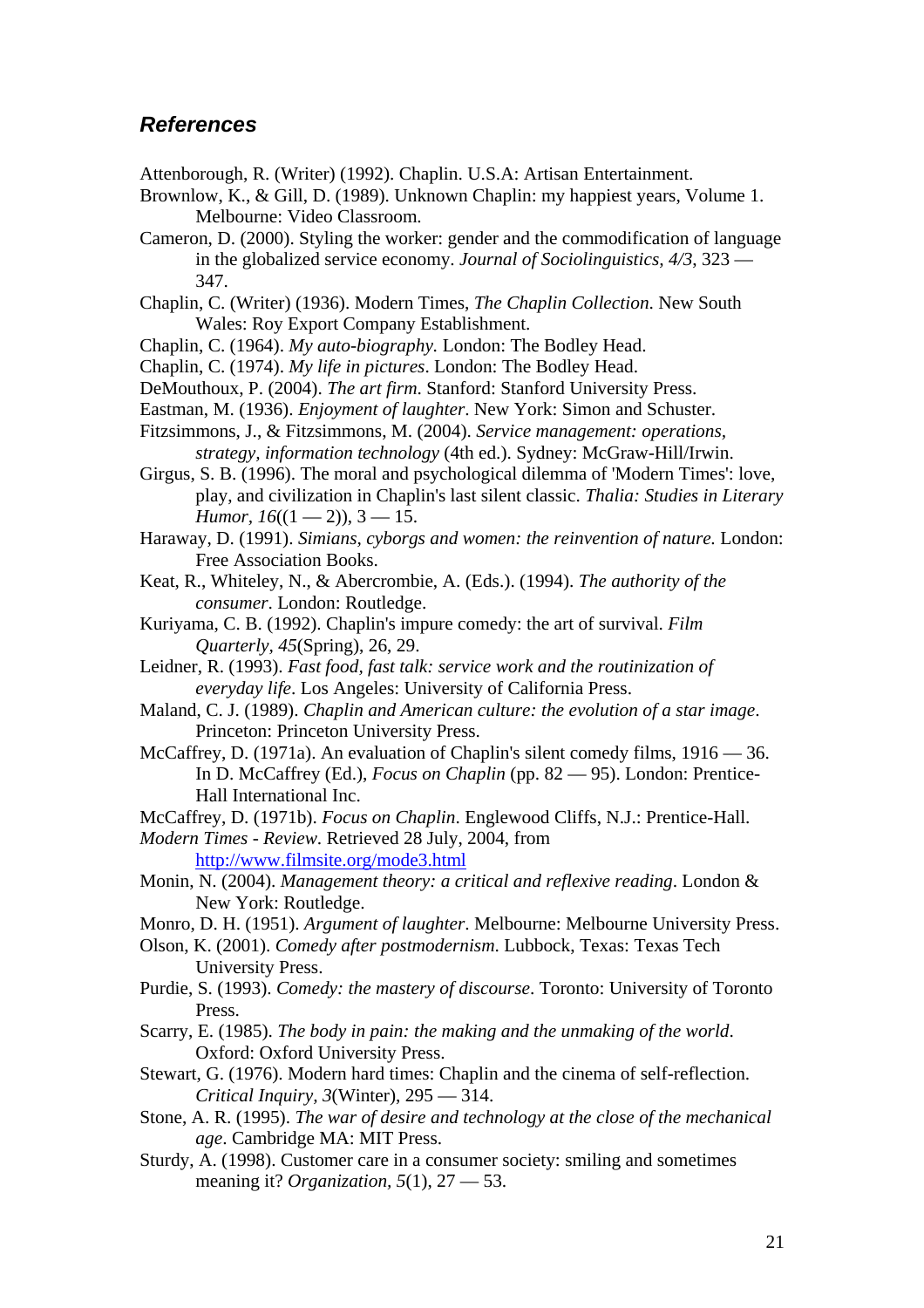Sturdy, A., Grugulis, I., & Willmott, H. (Eds.). (2001). *Customer service: empowerment and entrapment*. New York: Palgrave. Tyler, P. (1985). *Chaplin: the last of the clowns*. London: Garland Publishing.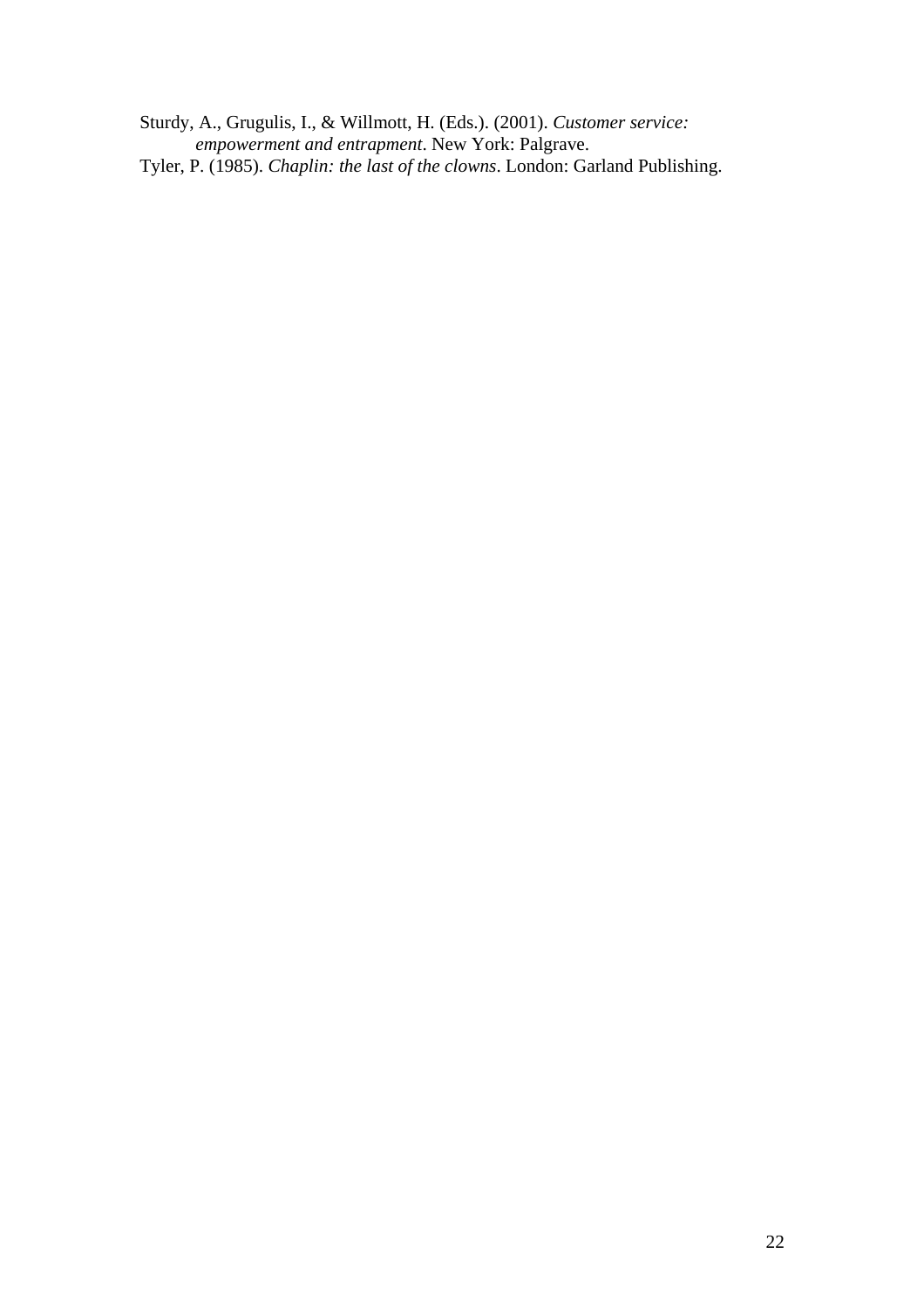# *Notes*

 $\overline{a}$ 

<sup>4</sup> The issue of authenticity continues to be debated in the critical service management literature (Sturdy, 1998; Sturdy, Grugulis, & Willmott, 2001).

<sup>6</sup> The lyrics of the songs of the Singing Waiters clearly make this connection to slavery. What is more, they explicitly refer to music's role in the 'slave' status of the singing waiters themselves (and Charlie's upcoming debut as a singing waiter himself). One line in the second song, a mournful cottonpicking dirge mentions "You can hear the darkies singing".

7 Chaplin was quite explicit in his autobiographical writings about his obsession with food, stemming from the depravations of his childhood. His mother had a mental illness and was institutionalised. He and his brother were removed from her care and put in a workhouse at a very young age as his mother was unable to feed and care for the two boys (Attenborough, 1992).

<sup>8</sup> Certainly the two main readings of *Modern Times* use Freud and Marx (Tyler, 1985). Girgus argues, in a fairly vitriolic article about Chaplin and *Modern Times*, that these entrances and exits to the machine can be read as having sexual connotations (Girgus, 1996). He argues, drawing largely on Marcuse and Freudian notions of sexuality, that these intrusions represent sexual aggressiveness and also symbolize the collapse of love and tenderness in personal and human relations. "The machinery dramatizes the turning of sex and eros into inner death" (p. 11). Girgus, like Marcuse, equates pleasure with sex here arguing "In a repressive order, which enforces the equation between normal, socially useful, and good, the manifestations of pleasure for its own sake …" (Marcuse, cited in Girgus, p. 11). But, the central tenderness between the Little Tramp and the gamin provides a counter-point against a simple reading of the advent of this machinery and sexual aggressiveness with the collapse of love and tenderness. Also, the hybrities and prosthetic associations between the human and machine can also be read as extensions of human consciousness, rather than intrusions, infractions and disruptions of them (Scarry, 1985).

<sup>9</sup> The gamin taunts the authorities by eating a banana early in the movie, and no-one slips on the banana skin, which is an inverse of the usual expected role of the banana in slapstick. The extreme close up of the gamin's face as she teasingly eats the banana while flaunting authority's inability to capture her flagrantly illustrates two key themes in Chaplin's comedy – sexual bawdiness, and antiauthoritarianism.

<sup>10</sup> The Department store as a retail form evolved to sell the mass produced products of the factory. The Little Tramp's employment opportunity there as a security person is a comment on the location of the service agent as a proprietor and protector of the goods of the carnival of consumption enabled by the factory – and it pleasures. Once again, it is the food that is the key issue for Chaplin and the crucial scene where the tension between the Department store and access to the resources it enables. Chaplin's Little Tramp gate-keeps the Department store, but cannot help but feel sympathy for the starving and unemployed burglars, who he knows, and gets drunk with. From what we know of Chaplin's thinking in putting this scene together (Brownlow  $\&$  Gill, 1989), he initially had the burglars robbing the store, but wanting to keep the sympathy of the audience, he deleted this scene. Chaplin's process of filmmaking was more alike to the processes of writing and editing than modern film-making where scripts and sets tend to be well constructed and thought-through before filming begins. Chaplin would have a gag concept, usually involving a set, and then would experiment and evolve the concept while filming until he was happy with it. Hundreds of takes would often be required to get the few seconds he wanted. Unfortunately almost all out-takes of his movies were destroyed – this was common practice in the early days of film-making (Brownlow & Gill, 1989).

 $11$  The scripting of language in service work – the requirement to say certain things such as "Have a nice day!", or "Would you like fries with that?" has been discussed in the critical literature. The requirement to speak only certain words in a certain way is common in service work, and has been compared to having similar effects on workers as has the production-line in factories (Cameron, 2000; Leidner, 1993; Sturdy et al., 2001).

<sup>&</sup>lt;sup>1</sup> "It may interest you to know that in an experimental study made at Vassar College, an appreciation of 'nonsense jokes' was found to increase with an increase of mental ability as represented chiefly by academic standing" (Eastman, 1936, p. 284). Max Eastman was a close friend of Chaplin's (Chaplin, 1964).

 $2^2$  For examples, see some of the essays in McCaffrey (McCaffrey, 1971b).

 $3$  According to Tyler, woman and machine were the same for Chaplin (Tyler, 1985).

 $<sup>5</sup>$  This issue is discussed in detail in Keat et al. (Keat, Whiteley, & Abercrombie, 1994).</sup>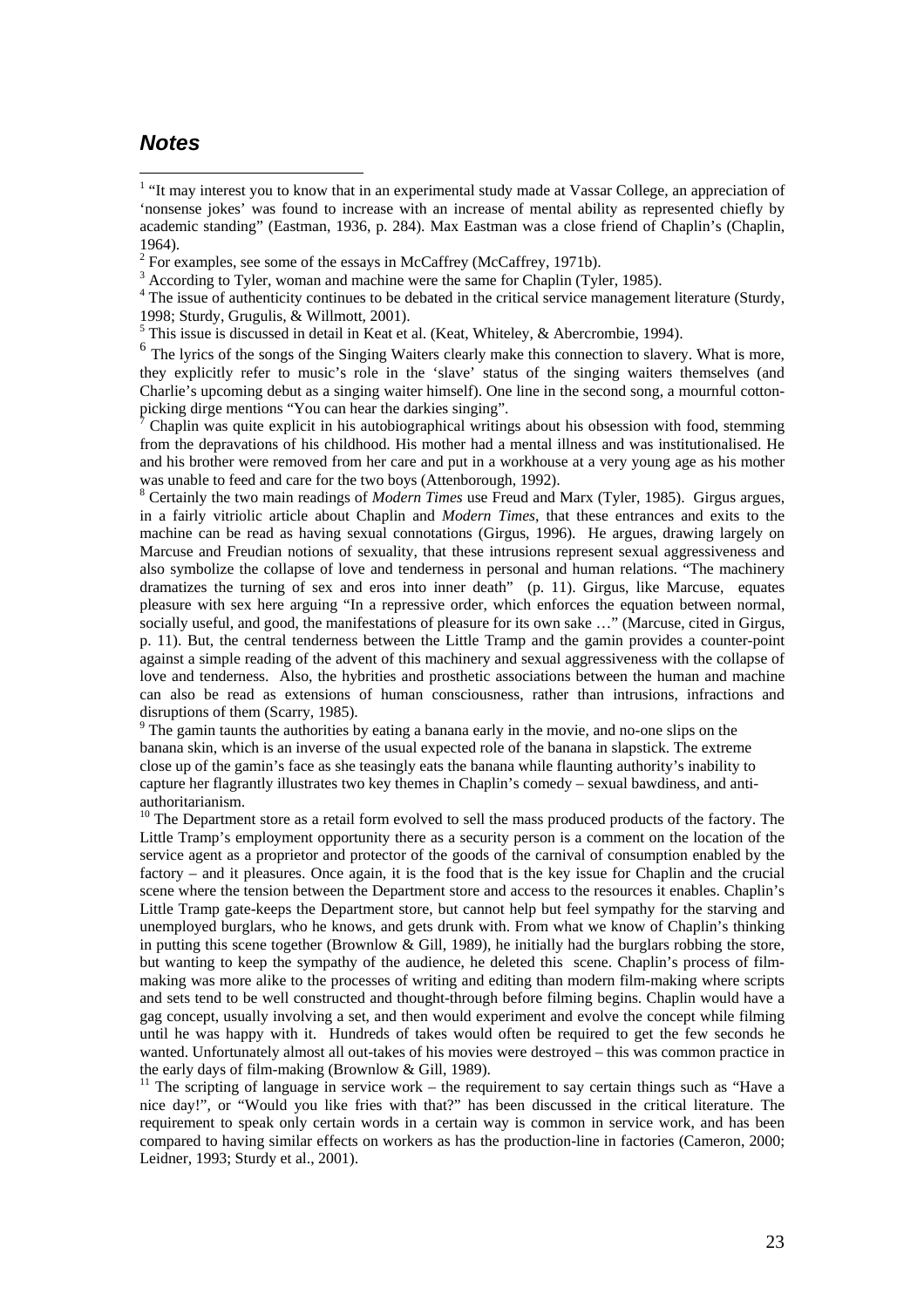<span id="page-23-0"></span> $13$  Eastman argues, based on a study of laughing infants, that humour is "the enlargement of the attitude for punishment when in the mood for play" (p. 29). A sense of humour is not present in an infant – what must be present is that one must feel playful, and the relationship with the provider of the amusement is crucial. Infants laugh eighteen times more when it is their mothers tickling them as when it is a stranger. The other thing that must be present is something unpleasant – such as something snatched away at the last moment. It is the mood for play that turns the unpleasant from a dissatisfaction to a satisfaction.

<sup>14</sup> For example DeMouthoux gives a discussion of the role of the transformation experience in the 'art firm (DeMouthoux, 2004). Management texts also discuss how to create a transformation experience in the customer (Fitzsimmons & Fitzsimmons, 2004).

<span id="page-23-1"></span><sup>&</sup>lt;sup>12</sup> His wives and lovers were almost always under 20, and usually much younger. Paulette Goddard was old by his standards, being over 20 when he met her. His divorces and alimony payments were legendary. Goddard was apparently the only one who did not take him to the cleaners when they broke up (Attenborough, 1992; Chaplin, 1964).